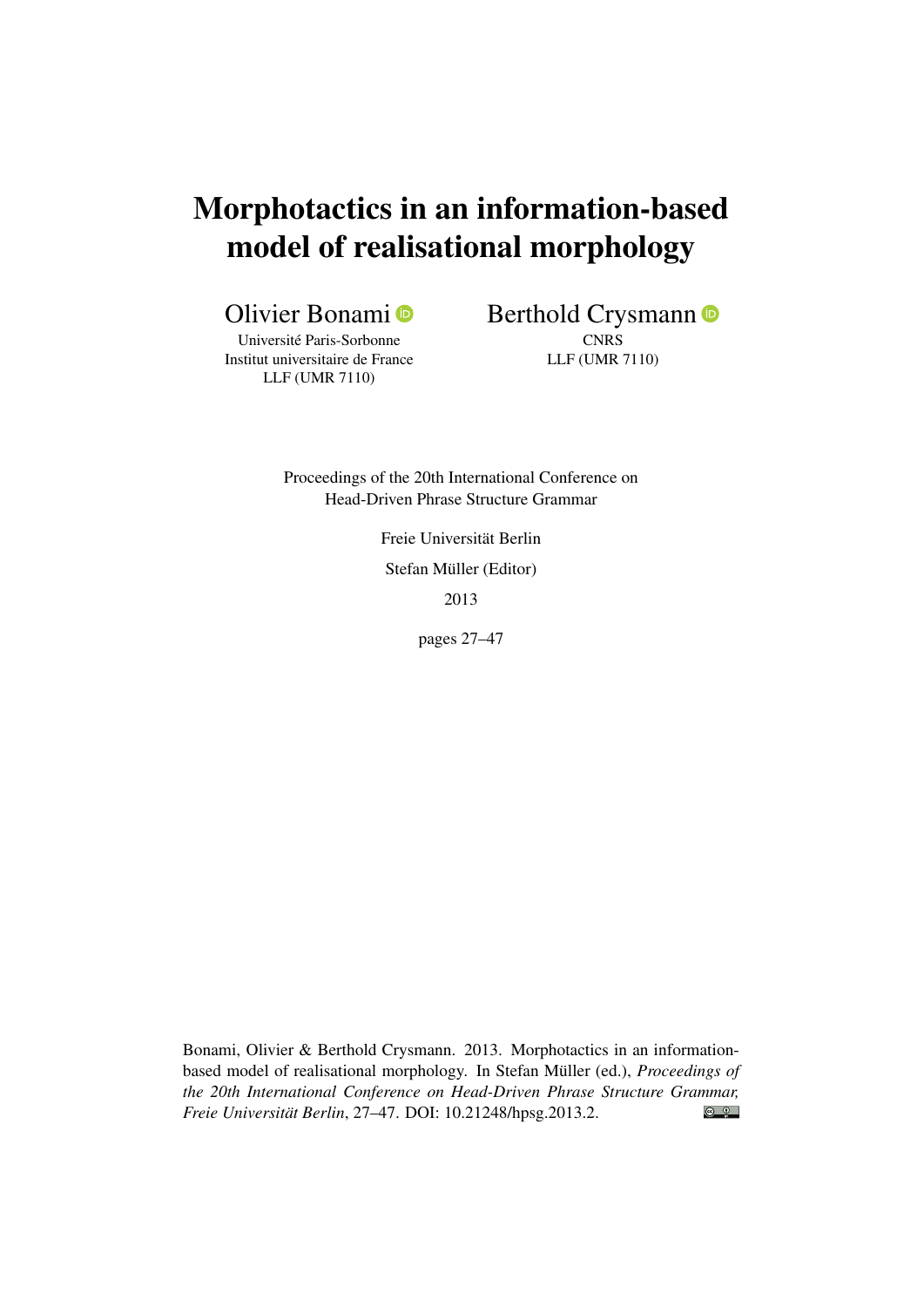#### **Abstract**

In most recent work, Crysmann and Bonami (2012) suggest to reconcile the insights of inferential-realisational morphology (Anderson, 1992; Stump, 2001; Brown and Hippisley, 2012) with the full typology of variable morphotactics: situations where the expression of analogous feature sets can appear in various positions in the string. The authors proposed to account for these facts by importing, into HPSG, a variant of Paradigm Function Morphology (Stump, 2001) where realisation rules are doubly indexed for linear position and paradigmatic opposition. In this paper we first introduce more empirical challenges for theories of morphotactics that neither PFM nor the reformist approach of Crysmann and Bonami (2012) can accommodate. We then argue for a reappraisal of methods for morph introduction, and propose a new approach that replaces stipulation of classes of paradigmatic opposition with a general distinction between expression and conditioning (Carstairs, 1987; Noyer, 1992) which greatly expands the scope of Pānini's Principle.

## **1 Variable morph ordering**

#### **1.1 Types of non-canonical morphotactics**

In the inflection of a particular lexical category in a given language, morphs are most canonically organised in a sequence of postrion classes: morphs expressing different values for the same feature cluster in a single linear position, strictly ordered with respect to positions serving for the realisation of other features.<sup>1</sup>. Of course, deviations from this canonical ideal are very common, and come in many varieties; most wellknown are  $F^{X}$  exponence (a single position realises more than one feature),  $F^{X}$ TENDED EXPONENCE (the same feature is realised simultaneously in multiple positions), and ZERO EXPONENCE (some feature is not expressed at all); these famously motivate the Word and Paradigm family of approaches to inflection (Matthews, 1972).

A family a deviations of particular interest is that of VARIABLE MORPH ORDER-ING. This again comes in multiple varieties. In POSITIONAL DISAMBIGUATION, the same morph expresses related but distinct morphosyntactic property sets in different positions. A nice example is that of subject and object markers in Swahili (Stump, 1993),

<sup>†</sup>We would like to thank the audience of HPSG 2013, in particular Doug Arnold, Rob Malouf, Jesse Tseng, and Frank van Eynde. We are also greatly indebted to Greg Stump for his highly stimulating reactions, suggestions and constructive criticism he shared with us on various occasions. Previous version of the present paper have also been presented at the First American International Morphology Meeting 2012 at Amherst and at a seminar at the University of Essex. We therefore would like to extend our thanks to the respective audiences of these two venues, in particular to Farrell Ackerman, Mark Aronoff, Louisa Sadler, and Andrew Spencer. Of course, the usual disclaimers apply. This work is related to work package *Morph1* of Labex EFL (funded by the ANR/CGI). Participation at HPSG 2013 was supported by the project TranSem, funded by the CNRS programme PEPS HuMaIn.

Authors' names are listed in alphabetical order, sorted by last name for a change.

<sup>&</sup>lt;sup>1</sup>Whether the relative order of these positions should be assumed to be canonically correlated with the identity of the features (Bybee, 1985; Rice, 2000; Aronoff and Xu, 2010) is debatable. However we assume without discussion, with e.g. Stump (1993, 2001); Nordlinger (2010) that the relative order is often arbitrary, and we focus on the treatment of the arbitrary cases.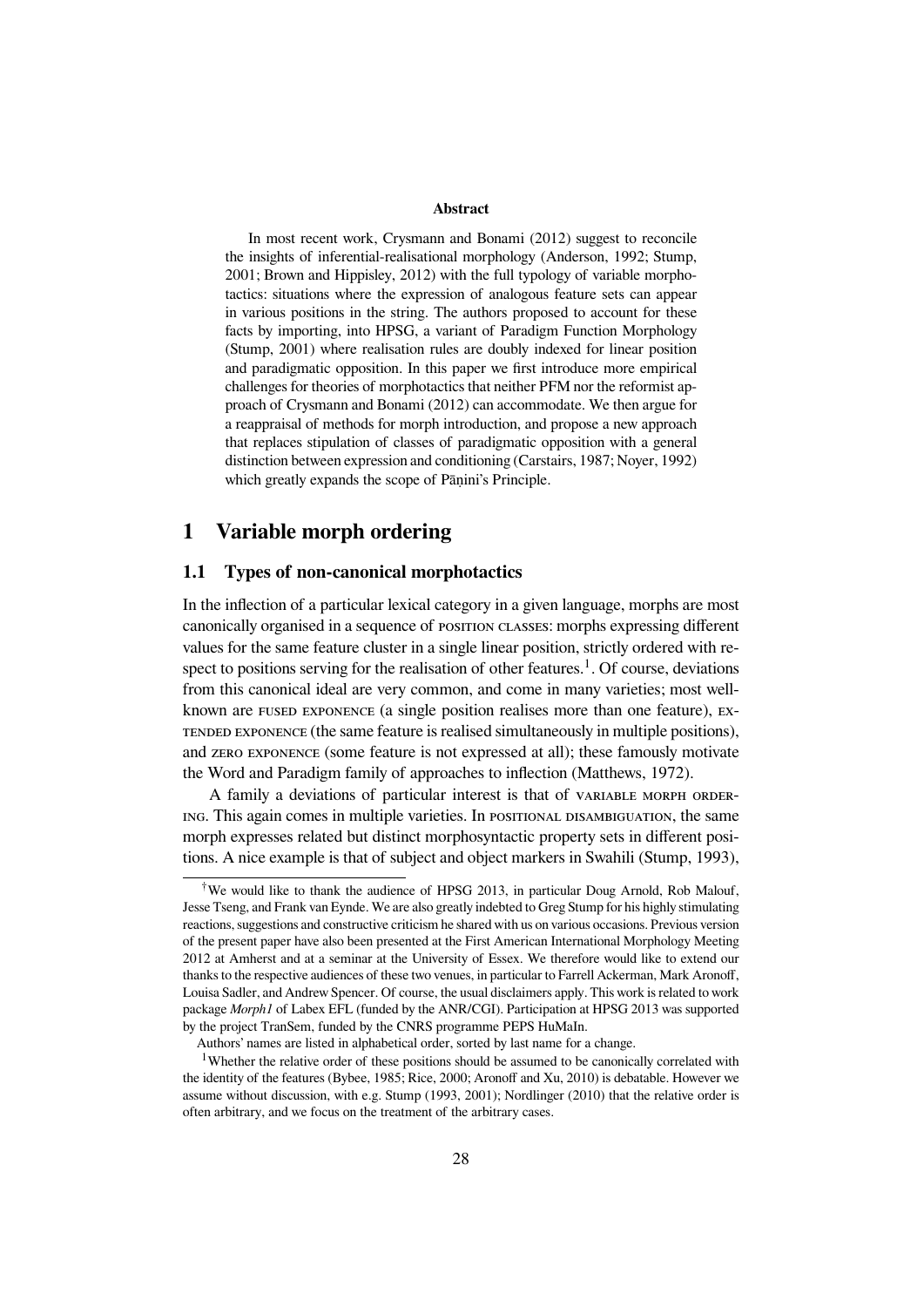| PER | <b>GEN</b> |    | <b>SUBJECT</b> |    | <b>OBJECT</b> |  |  |
|-----|------------|----|----------------|----|---------------|--|--|
|     |            | SG | PL             | SG | PL            |  |  |
| 1   |            | ni | tu             | ni | tu            |  |  |
| 2   |            | u  | m              | ku | wa            |  |  |
| 3   | M/WA       | a  | wa             | m  | wa            |  |  |
|     | M/MI       | u  | i              | u  | i             |  |  |
|     | KI/VI      | ki | vi             | ki | vi            |  |  |
|     | JI/MA      | li | ya             | li | ya            |  |  |
|     | N/N        | i  | zi             | i  | zi            |  |  |
|     | U          | u  |                | u  |               |  |  |
|     | U/N        | u  | zi             | u  | zi            |  |  |
|     | KU         | ku |                | ku |               |  |  |

as illustrated in Table 1: these markers are homophonous for most nominal classes, but do not appear in the same position within the verb.

Table 1: Subject and object prefixes in Swahili

In MISALIGNED EXPONENCE, morphs that are in paradigmatic opposition appear in different linear positions. The Laz subject markers in Table 2 exemplify (Lacroix, 2009): with intransitive verbs, subject agreement is marked suffixally by default, prefixally in the first person, and both prefixally and suffixally in the 1<sub>PL</sub>.

| LAL 'bark' |         |           |  |  |  |
|------------|---------|-----------|--|--|--|
| SG<br>PL.  |         |           |  |  |  |
| 1          | b-lalum | b-lalum-t |  |  |  |
| 2          | lalum   | lalum-t   |  |  |  |
| 3          | lalum-s | lalum-an  |  |  |  |

Table 2: Subject marking on simple intransitive verbs in Laz

In CONDITIONED REORDERING, one and the same morph expressing the same property set appears in different linear positions depending on some (phonological, morphosyntactic, or semantic) condition.<sup>2</sup> Mari nominal declension offers a relevant example (Luutonen, 1997), as shown in Table 3: in the accusative, the possessor marker precedes the case marker, while in the lative, it is the other way round. In FREE RE-ORDERING, the expression of some combination of morphosyntactic properties relies on two morphs whose relative order is not constrained by the grammar. This is also found in Mari declension, in the dative.

From a theoretical point of view, the Mari data are highly informative, since they actually provide the missing typological link between free ordering, as observed for Chintang (Bickel et al., 2007) and conditioned reordering, as manifest in Laz or Fula (Stump, 1993): systems that feature essentially free permutation, but are constrained for some cells, lend themselves quite naturally to an analysis in frameworks that build

 ${}^{2}$ Reversible and ambifixal position classes (Stump, 1993) are two subcases of conditioned reordering.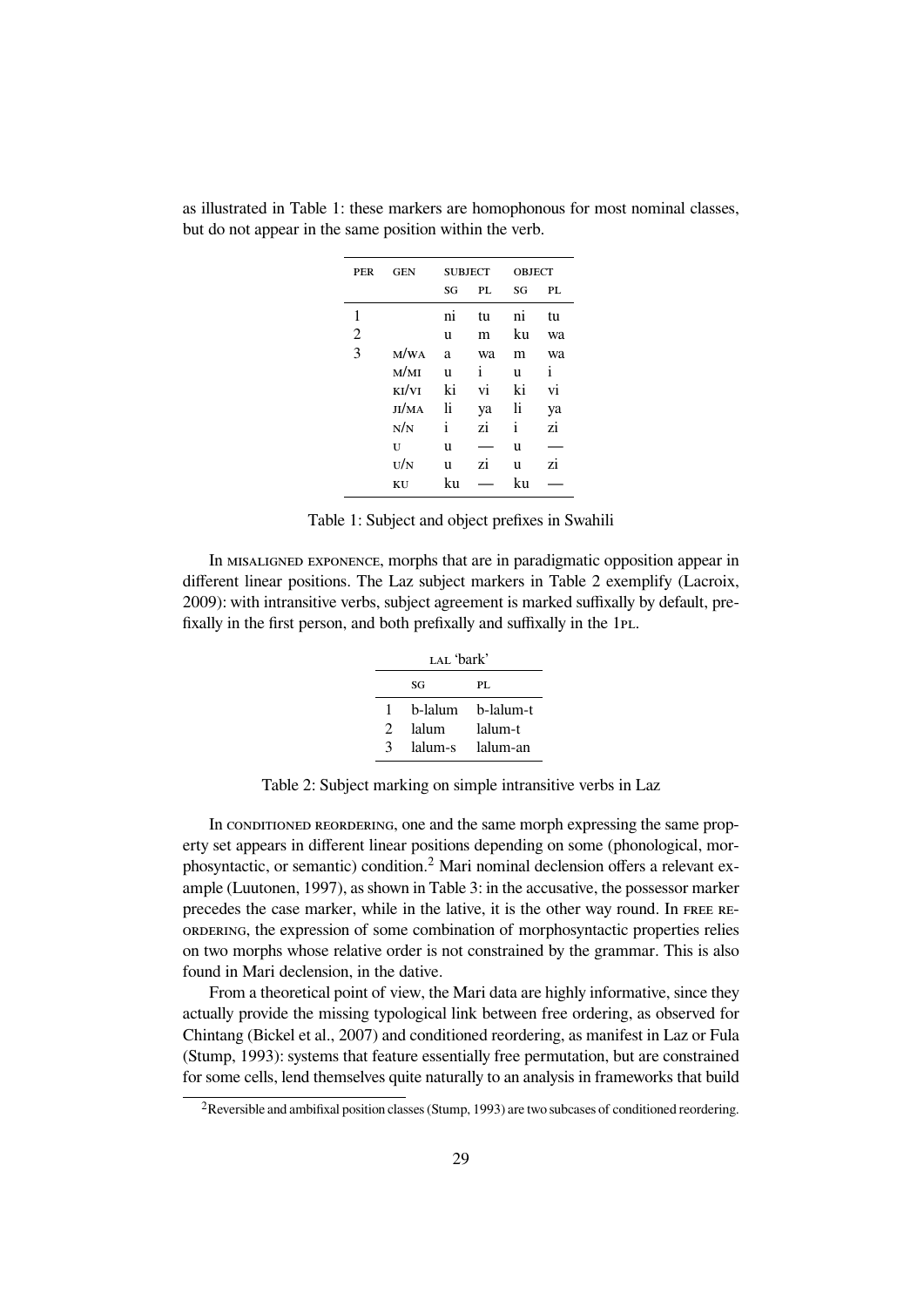|            | <b>NOPOSS</b> | 1 <sub>PL</sub> POSS |             |  |
|------------|---------------|----------------------|-------------|--|
|            |               | $Poss <$ CASE        | CASE < POSS |  |
| <b>NOM</b> | порт          |                      | порт-на     |  |
| ACC        | порт-ым       | порт-на-м            | *           |  |
| <b>DAT</b> | порт-лан      | порт-на-лан          | порт-лан-на |  |
| <b>LAT</b> | порт-еш       | $\ast$               | порт-еш-на  |  |

Table 3: Partial paradigm of Mari possessed nouns (Riese et al., 2010)

on the accumulation of partial descriptions.

#### **1.2 Approaches to variable morphotactics**

Within the Word and Paradigm tradition, the most prevalent view of morphotactics rests on three crucial assumptions (Anderson, 1992; Stump, 2001): (i) morphological composition is stem-centric: it starts from the lexeme's basic stem which it modifies incrementally by sequential application of morpholexical rules; (ii) morpholexical rules operate on morphologically unstructured ('a-morphous') phonological representations; (iii) morpholexical rules are organised into blocks of mutual exclusivity.

This set of assumptions gives rise to a view of morphotactics where exponents in paradigmatic opposition are expected to linearise in onion-like fashion, as outlined in Fig. 1. Deviations from this expectation have been recognised early on, and dealt with using different analytic devices over the years: metarules (Stump, 1993), rules of referral (Stump, 2001), or conditional operators of composition and linearisation (Stump, 2012a,b). Still, all these proposals share the view that the kind of morphotactic structure illustrated by Fig. 1 is the least marked.



Figure 1: The interaction of rule blocks and morphotactics

Crysmann and Bonami (2012) challenge this assumption, and argue that the types of variable morphotactics found in the languages of the world do not warrant taking any type of variable morphotactics as less marked: what is less marked is to not have any variation in order, but there is no preference for variations that occur in onionlike fashion around the stem. Crucial to their argumentation is the pattern commonly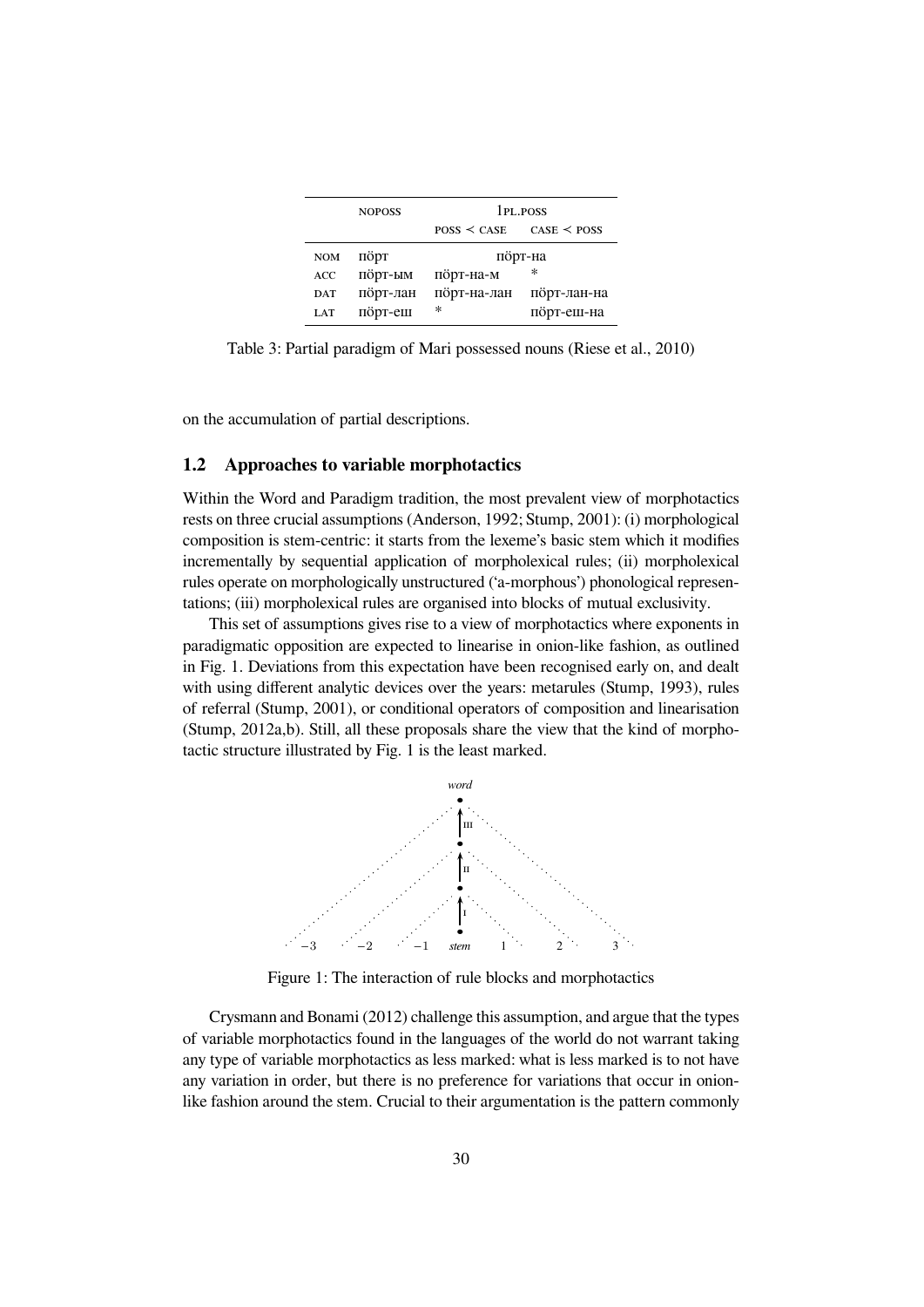found with Romance pronominal affixes, here illustrated with Italian (Monachesi, 1999), where sequences of affixes occur in the same order on either side of the stem (see also Luís and Spencer, 2005).

| (1) | a. me-lo-dai                   | b. dá-me-lo!                 |
|-----|--------------------------------|------------------------------|
|     | DAT.1sG-ACC.3sG.M-give.prs.2sG | give.IMP.2sG-DAT.1sG-ACC.3sG |
|     | 'You give it to me.'           | 'Give it to me!'             |

Crysmann and Bonami (2012) propose a reformist modification of standard assumptions amounting to dropping (i) above: instead of licensing inflected words starting from the stem, they start from the left edge of the word and delay the introduction of the stem. Morpholexical rules carry an explicit position class index, and order variability is dealt with by underspecification of position class. Crucially, this analytic setup enables Crysmann and Bonami to deal with a wider typology of variable morphotactics while keeping two central analytic assumptions: the a-morphous hypothesis and the organisation of rules into blocks.

## **2 New challenges**

#### **2.1 Rule blocks and position classes**

While Crysmann and Bonami (2012) arguably provides for a more refined theory of variable morphotactics than its predecessors, the proposed formal analysis is a hybrid, which ends up having unsatisfactory design properties. Particularly inelegant is the double indexing of morpholexical rules for rule blocks (encoding paradigmatic opposition) and position class (encoding syntagmatic order). While some indexing scheme for positions is indisputably necessary, the necessity of block indices is far less clear in a system where these indices are dissociated from linear order.

When stripped of their function of deriving linear order, what rule blocks appear to do is just ascertain morphological wellformedness: in inferential-realisational models of morphology and constraint-based grammar alike, a bare stem, being underspecified, may denote any cell of the paradigm, the only problem being that such a stem more often than not fails to constitute a legitimate morphologically well-formed word. Thus, one of the two remaining functions of rule blocks is to ensure that any inflectional feature that has some expression must be expressed and that cases of zero exponence are limited to the cells in the paradigm for which the system provides no exponent. The other remaining function for rule blocks is to limit the scope of Pāninian competition, in order to permit instances of extended exponence, i.e., multiple expression of same or overlapping morphosyntactic properties (see section 3.2). But if rule blocks are divorced from the expression of constraints on order, one ends up with a completely unconstrained way of exempting morphs from Pāninian competition, severely undermining the status of Pāṇinian competition as an organisational principle of morphological systems.

Another problematic issue with Crysmann and Bonami (2012) — actually a defect inherited from the PFM model — concerns their treatment of the identity func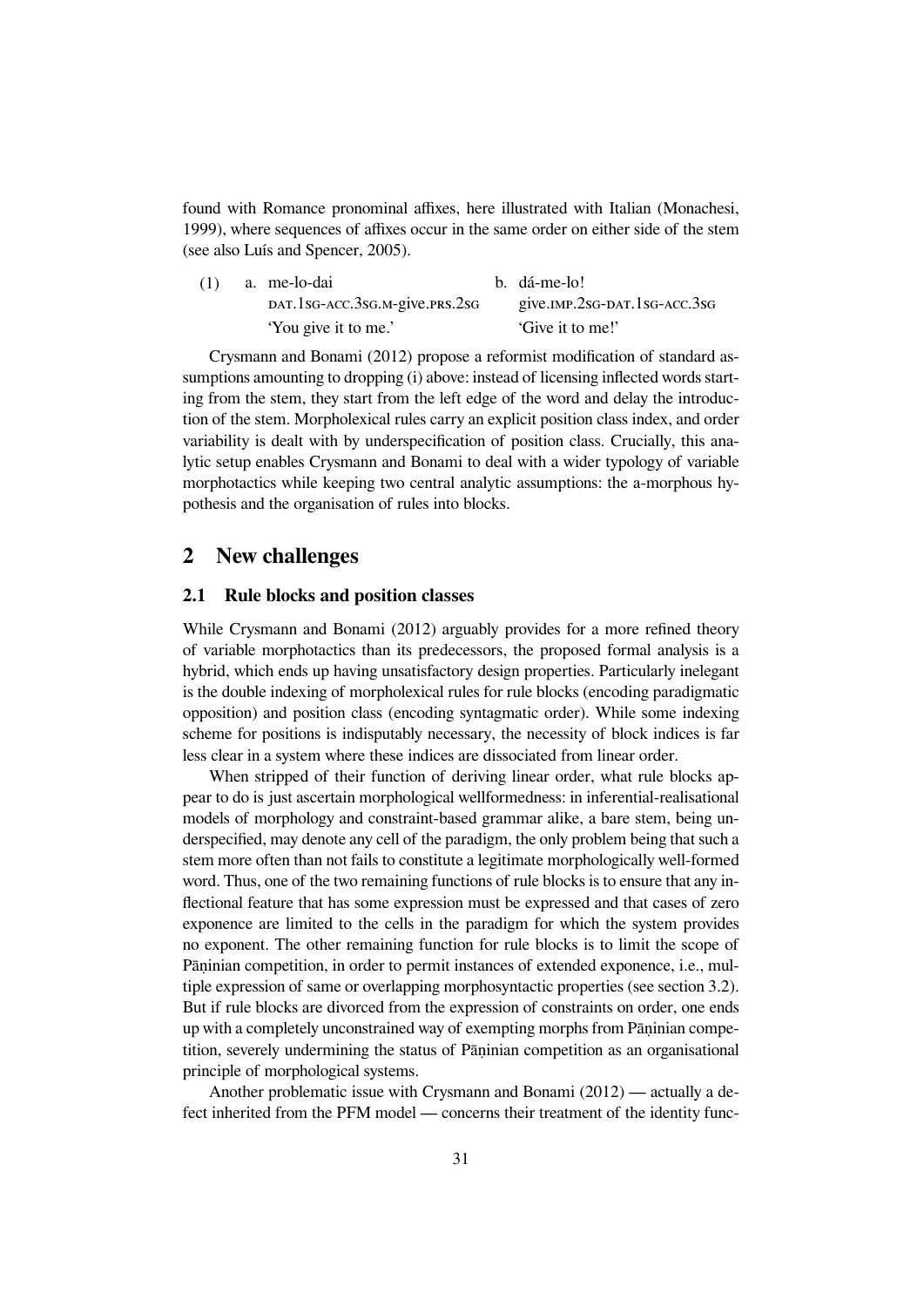tion default (*ifd*), i.e., the morpholexical rule to account for zero exponence: ideally, there should only be one such default realisation rule that captures every morphosyntactic property that does not have an independent overt realisation. However, owing to the logic of rule blocks, Crysmann and Bonami (2012) need to postulate not only multiple instances of the same default rule, but also need to ensure that such an instance exists for every rule block.

More generally, within the context of information-based syntax and semantics, the idea of stipulating a system of ordered or unordered rule blocks merely for the purposes of ensuring morphological wellformedness should come as a bit of an embarrassment, even more so, if wellformedness can be simply captured by a straightforward principle: every property that can be expressed, needs to be expressed. In this paper, we shall develop a model of realisational morphology within HPSG that replaces stipulated static blocks of paradigmatic opposition with a general principle that manages the expression of morphosyntactic resources. We will show that this approach is not only preferable on a conceptual level, but also supported by an increase in analytical elegance and empirical coverage.

#### **2.2 Challenging a-morphousness**

Wackernagel affixes are affixes that are constrained to be the second realised morph in the word (Nevis and Joseph, 1992). A clear example is provided by Sorani Kurdish (Samvelian, 2007) and illustrated in Table 4. In past transitive verbs, if the verb is VP initial, the set of markers realising subject agreement are realised immediately after the first other morph, irrespective of whether that morph is the basic stem, a negative prefix, or an aspectual prefix.<sup>3</sup>

|                |             | $nard = i$ ân |                | im they sent me'           |
|----------------|-------------|---------------|----------------|----------------------------|
| $na = j$ ân    |             | nard          | 1 <sub>m</sub> | 'they did not send me'     |
|                | $da = j$ ân | nard          | 1 <sub>m</sub> | 'they were sending me'     |
| na= <b>jân</b> | da          | nard          | 1 <sub>m</sub> | 'they were not sending me' |

Table 4: Sorani Kurdish past person markers

Wackernagel affixes pose a serious challenge to the a-morphousness assumption. In order to know where to linearise the affix, one needs to keep track of the position of the first overtly realised morph in the word. Both in conventional stem-centric approaches and in Crysmann and Bonami (2012)'s left-to-right approach, this information is inaccessible: the morpholexical rule introducing **jân** can only access phonological properties of its input, not morphological properties; thus irrespective of the order in which rules apply, there is no way of checking what the morphological structure of

<sup>&</sup>lt;sup>3</sup>See section 4 for a more detailed description.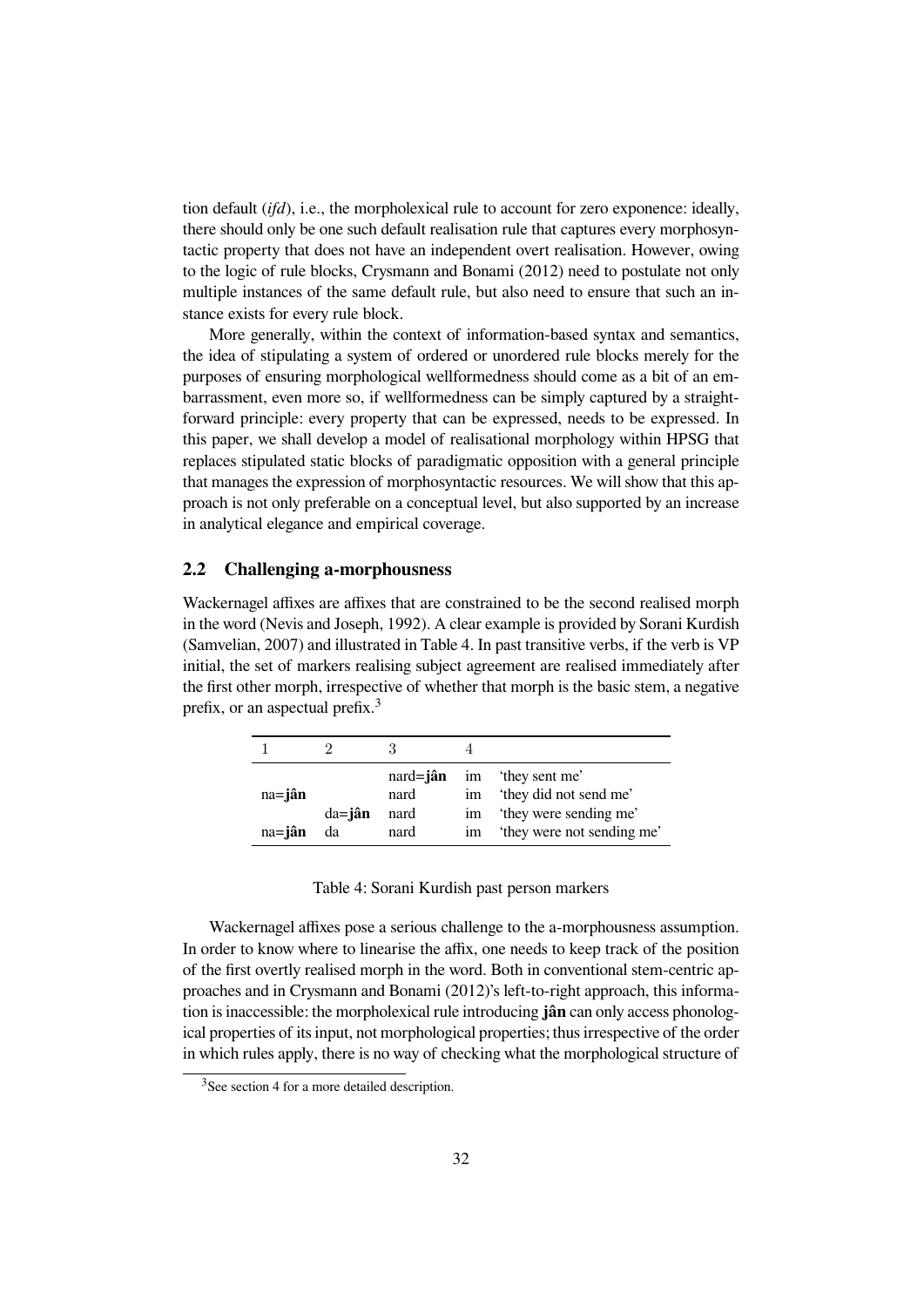the sequence on the right of the affix is.<sup>4</sup> Stump (2012b) circumvents this problem by redefining realisation rules so that they construct two phonological strings in parallel: in addition to the full phonological representation, realisation rules recursively define the *pivot*, the substring of the whole phonology at whose edge Wackernagel affixes are to be realised. We would argue that this amounts to abandoning the spirit, if not the letter, of the amorphous hypothesis: using morphologically segmented phonological strings or recording separately the location of morph boundaries are just two equivalent ways of remembering where those boundaries are. In the remainder of this paper we suggest a more direct approach to this phenomenology.

## **3 Analysis**

### **3.1 Information-based realisational morphology**

Inferential-realisational models of morphology typically draw a distinction between morpholexical rules (or realisation rules), which provide recipes for the introduction of exponents, and a system of paradigm functions that concert the way in which these recipes are applied to yield a well-formed word. In a-morphous approaches, such as Anderson (1992); Stump (2001); Crysmann and Bonami (2012), morpholexical rules are formulated as (potentially recursive) unary rules. Paradigm functions then guarantee that exactly the right number of rules are invoked, in the right order. Choice between competing rules is currently understood as being governed by Pāṇinian competition. This division of labour between morpholexical rules and paradigm function has proven quite successful, since it permits reuse of resources, as needed, e.g., for the treatment of positional disambiguation (cf. table 1; Stump, 1993; Crysmann and Bonami, 2012).

While keeping this general division, we shall revise the formal nature of morpholexical rules: instead of rule cascades successively transforming a basic stem into a complete word, rules will be considered instead as pairings between morphosyntactic properties and lists of exponents. Building on ideas proposed in Crysmann (2002), we postulate a flat structure of segmentable morphs (not morphemes) which are indexed for position. In essence, we are moving structure away from the derivation history into morphological representations. This move actually provides for a more restrictive model, since it systematically disallows reference to the derivation history.

Morpholexical rules are represented by feature structures organised in a type hierarchy, providing a pairing of a list of MORPHS with the morphosyntactic features they express (M(οRPHOLOGY) ∪(NDER) p(ISCUSSION)). In order to capture allomorphic conditioning, morpholexical rules may impose constraints on morphosyntactic properties they do not strictly realise, e.g. the negative allomorph of the Swahili past marker in

 $4$ This is not literally true of Crysmann and Bonami (2012)'s approach, because of a technical defect in the formulation of realisation rules: the authors code recursion of realisation rules by the HPSGstandard use of a DTR feature. Thus in fact the whole derivation history is accessible to later rule application. This is clearly a poor design choice that does not correspond to the intended a-morphous interpretation of rules.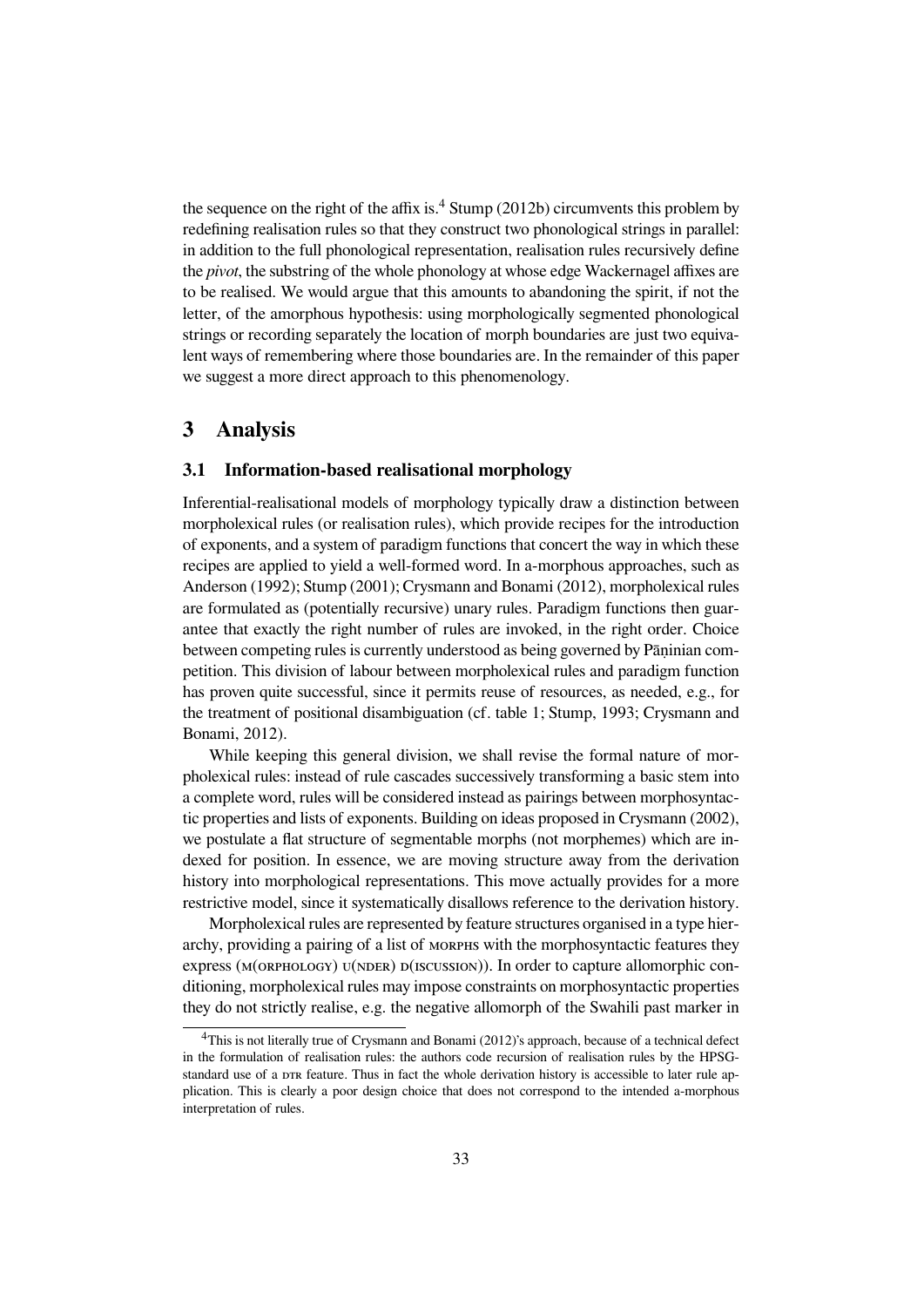$(2)$ . The morphs thus introduced consist of a phonological description ( $\overline{PB}$ ) together with a position class index (PC). The formal encoding of position class indices is discussed in the appendix.

(2) 
$$
\begin{bmatrix} \text{MUD} & \boxed{1} \{past \} \\ \text{MORSYN} & \boxed{1} \cup \{ neg, \dots \} \\ \text{MORPHS} & \left( \begin{bmatrix} \text{PH} & \langle \text{ku} \rangle \\ \text{PC} & 3 \end{bmatrix} \right) \end{bmatrix}
$$

Since morpholexical rules "know" what features they express (MUD), we can define morphological completeness and coherence in terms of resource consumption: as stated in (3), the morphosyntactic features expressed by morphological rules must match up to produce the morphosyntactic property set of the word. As for exponence, we compute the MORPHS list of a word by shuffling all the morphs contributed by the morpholexical rules in the order of their position class indices.<sup>5</sup>

$$
(3) \quad word \rightarrow\n\begin{bmatrix}\n\text{MORPHS} & \boxed{e_1} \bigcirc \cdots \bigcirc \boxed{e_n} \\
\text{MORYN} & \boxed{0} \left( \boxed{m_1} \uplus \cdots \uplus \boxed{m_n} \right) \\
\text{NORYN} & \boxed{e_1} \\
\text{RULES} & \left(\begin{bmatrix}\n\text{MORPHS} & \boxed{e_1} \\
\text{MUD} & \boxed{m_1} \\
\text{MORYN} & \boxed{0}\n\end{bmatrix}, \dots, \begin{bmatrix}\n\text{MORPHS} & \boxed{e_n} \\
\text{MUD} & \boxed{m_n} \\
\text{MORSYN} & \boxed{0}\n\end{bmatrix}\n\right)
$$

Compared to Crysmann and Bonami (2012), position class information is considered a property of the morphs here, rather than a property of rules. Note further that there are no rule block indices (or poi), ensuring morphological completeness and coherence entirely in terms of the principle in (3). As a direct consequence, we extend the scope of Pāṇinian competition to all maximally specific types:

- (4) a. For any leaf type  $t_1$ [MUD  $\mu_1$ , MORSYN  $\sigma$ ],  $t_2$ [MUD  $\mu_2$ , MORSYN  $\sigma \wedge \tau$ ] is a morphological competitor, iff  $\mu_1 \subseteq \mu_2$ .
	- b. For any leaf type  $t_1$  with competitor  $t_2$ , expand  $t_1$ 's MORSYN  $\sigma$  with the negation of  $t_2$ 's MORSYN  $\sigma \wedge \tau$ :  $\sigma \wedge \neg(\sigma \wedge \tau) \equiv \sigma \wedge \neg \tau$ .

Essentially, we formulate Pāṇini's Principle solely in terms of the information being expressed: morpholexical rules that express more properties (MUD) compete with those that express less, and those that have more specific conditioning (MORSYN) compete with those that are less strictly conditioned. Our version of Pāṇini's Principle has the further benefit that we only need a single instance of the identity function default (*ifd*), the morpholexical rule that deals with zero exponence:

 $5$ Morph lists are shuffled rather than simply concatenated because we want to allow a single rule to introduce two (or more) possibly discontinous morphs simultaneously: in such a situation a separate rule may introduce a morph in an intermediate position. "⊎" denotes disjoint union:  $X \cup Y = X \cup Y$  if  $X \cap Y = \emptyset$  and is undefined otherwise. Note that although we take rules to be a list rather than a set, the relative order of elements in RULES currently plays no role in our analyses.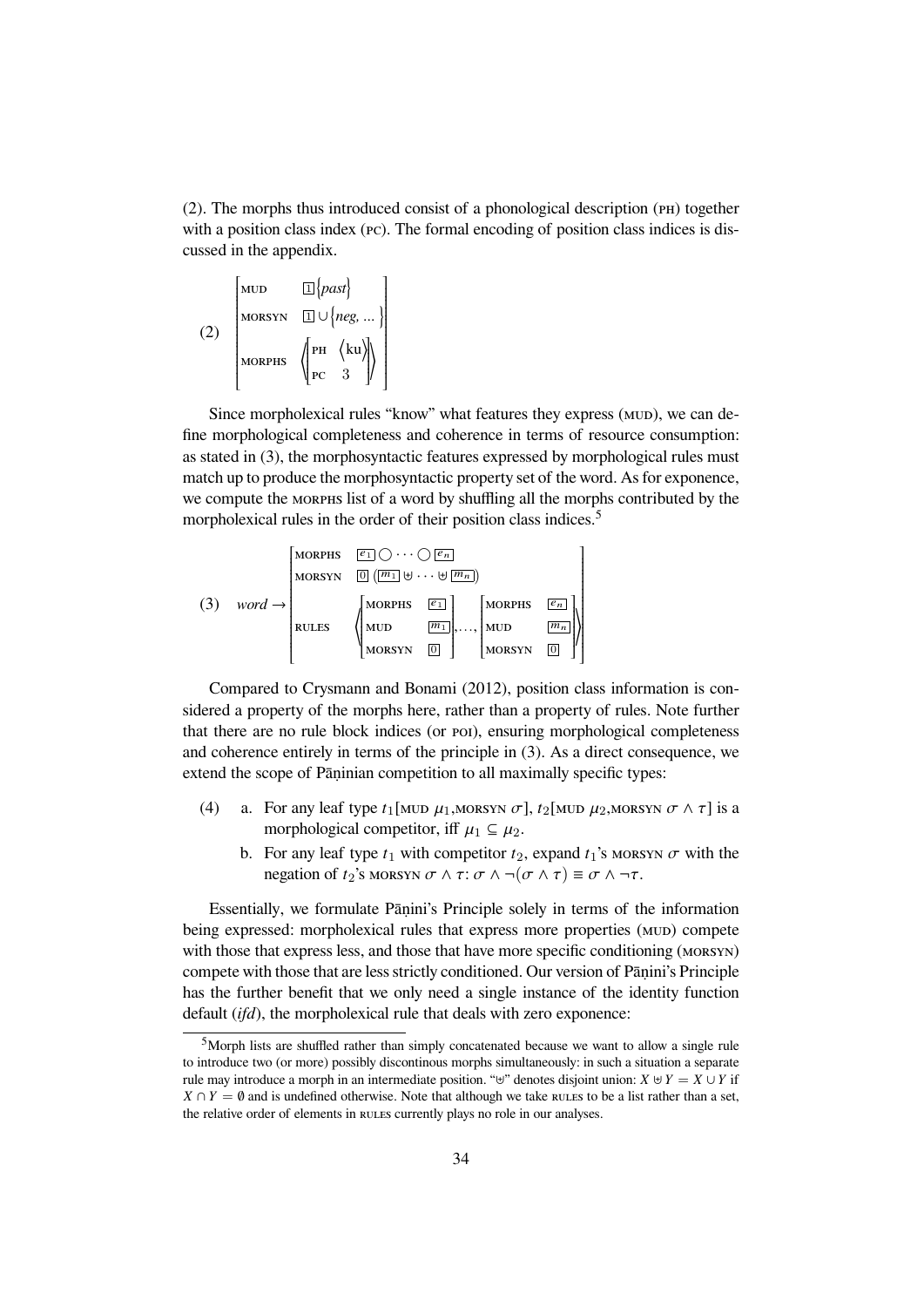| <b>MORPHS</b> |                               |
|---------------|-------------------------------|
| иUD           |                               |
| <b>MORSYN</b> | $\cup$ set  <br>$\mathbf{11}$ |

Since the *ifd* specifies one completely underspecified MUD value, it is in competition with every other morpholexical rule, having its MORSYN value restricted to exactly those morphosyntactic features that do not have any independent expression, which is clearly a desirable result.

In the following two subsections, we show that this approach provides for a more general and less stipulative approach to competition and variable morphotactics.

#### **3.2 Swahili negative marking**

The first set of data we are going to investigate in detail pertains to Pāṇinian competition between different position classes and the treatment of extended exponence.

In Swahili, sentential negation is regularly marked by means of the prefix *ha* in slot 1 of the verb (cf. (6a)). However, if the verb is inflected for relative agreement, negation is expressed instead by the marker *si* in slot 3. Since *si* in (6b) is the only overt exponent of negative marking, we must conclude that negative relative *si* expresses negation, preempting the use of the regular negative marker *ha* (6c).

| (6) | a. | ha- wa-ta-taka                   |      |      |      |
|-----|----|----------------------------------|------|------|------|
|     |    | NEG 3PL FUT Want                 |      |      |      |
|     |    | 'they will not want'             |      |      |      |
|     | b. | watu wa-si-                      | $O-$ | soma |      |
|     |    | people 3PL NEG.REL REL.PL read   |      |      |      |
|     |    | 'people who do not read'         |      |      |      |
|     |    | * watu <b>ha</b> - wa- *(si-) o- |      |      | soma |

people NEG 3PL NEG.REL REL.PL read

In PFM, where Pāṇini's principle is limited to individual rule blocks, and rule blocks are tied to linear position, there is no way to capture this directly. Under our purely information-based approach, preemption of *ha* by *si* follows directly given the proper subsumption of MORSYN specifications.

(7) a.  $\lceil_{MUD} \rceil$   $\{neg\}$  ♫♭♰♱♷♬ *set* MORPHS  $\sqrt{\begin{vmatrix} PH & <&h> \end{vmatrix}}$  $\overline{\phantom{a}}$  $pc \quad 1$  ⟩  $\begin{array}{c} \hline \end{array}$  $\overline{\phantom{a}}$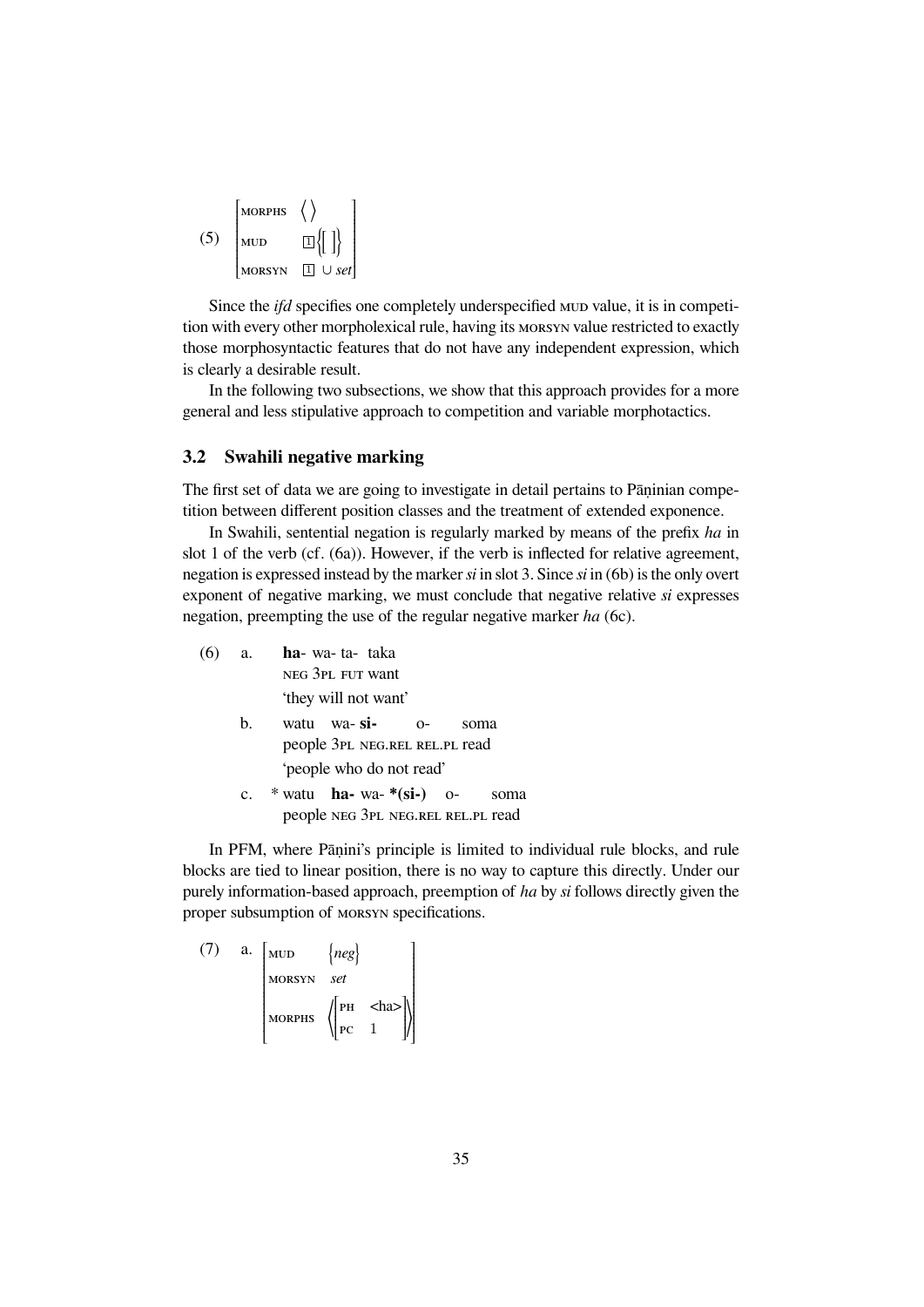| b. | <b>MUD</b>    | $\{neg\}$                   |
|----|---------------|-----------------------------|
|    | <b>MORSYN</b> | $\{rel\} \cup set$          |
|    | <b>MORPHS</b> | $ PH \leq s$ i><br>-3<br>PC |

Similarly, we can also derive competition between regular markers and portmanteaux without any stipulation in terms of rule block indices, contrary to Stump (1993) and Crysmann and Bonami (2012): as witnessed in  $(8)$ , the 1sG negative portmanteau *si* simultaneously preempts the regular marker of negation *ha* and the regular marker of 1st singular subject agreement *ni*.

- (8) a. (ha-) a-NEG 3sG.SUBJ FUT 2sG.OBJ pay ta- kutaka 'He will (not) pay you.'
	- b. (\*ha-) ni-NEG 1sG.SUBJ FUT 2sG.OBJ pay ta- kutaka 'I will (\*not) pay you.'
	- c. si- NEG.1sG.SUBJ FUT 2sG.OBJ pay ta- kutaka 'I will not pay you.'

Again, Pānini's principle directly accounts for preemption, based on the subset relation of MUD values. See the appendix on the simultaneous occupancy of two position classes.

(9) a.   
\n
$$
\begin{bmatrix}\n\text{MUD} & \left\{\begin{bmatrix}\n\text{subj} & & \\
\text{PER} & I \\
\text{NUM} & \text{sg}\n\end{bmatrix}\right\} \\
\text{MORPHS} & \left\{\begin{bmatrix}\n\text{PH} & \text{<} \text{ni} & \\
\text{PC} & 2 & \\
\text{PCE} & 2 & \\
\text{NUD} & \left\{\begin{bmatrix}\n\text{subj} & \\
\text{subj} & \\
\text{PER} & I \\
\text{NUM} & \text{sg}\n\end{bmatrix}\right\} \\
\text{MORDHS} & \left\{\begin{bmatrix}\n\text{H} & \text{<} \text{ni} & \\
\text{PER} & I \\
\text{NUM} & \text{sg}\n\end{bmatrix}\right\} \\
\text{MORPHS} & \left\{\begin{bmatrix}\n\text{PH} & \text{<} \text{si} & \\
\text{PER} & 1 & \\
\text{PC} & 1 & -2\n\end{bmatrix}\n\end{bmatrix}\n\right.
$$

Having established how the extended domain of competition benefits the treatment of preemption across position classes, we shall now address how we integrate cases of extended exponence.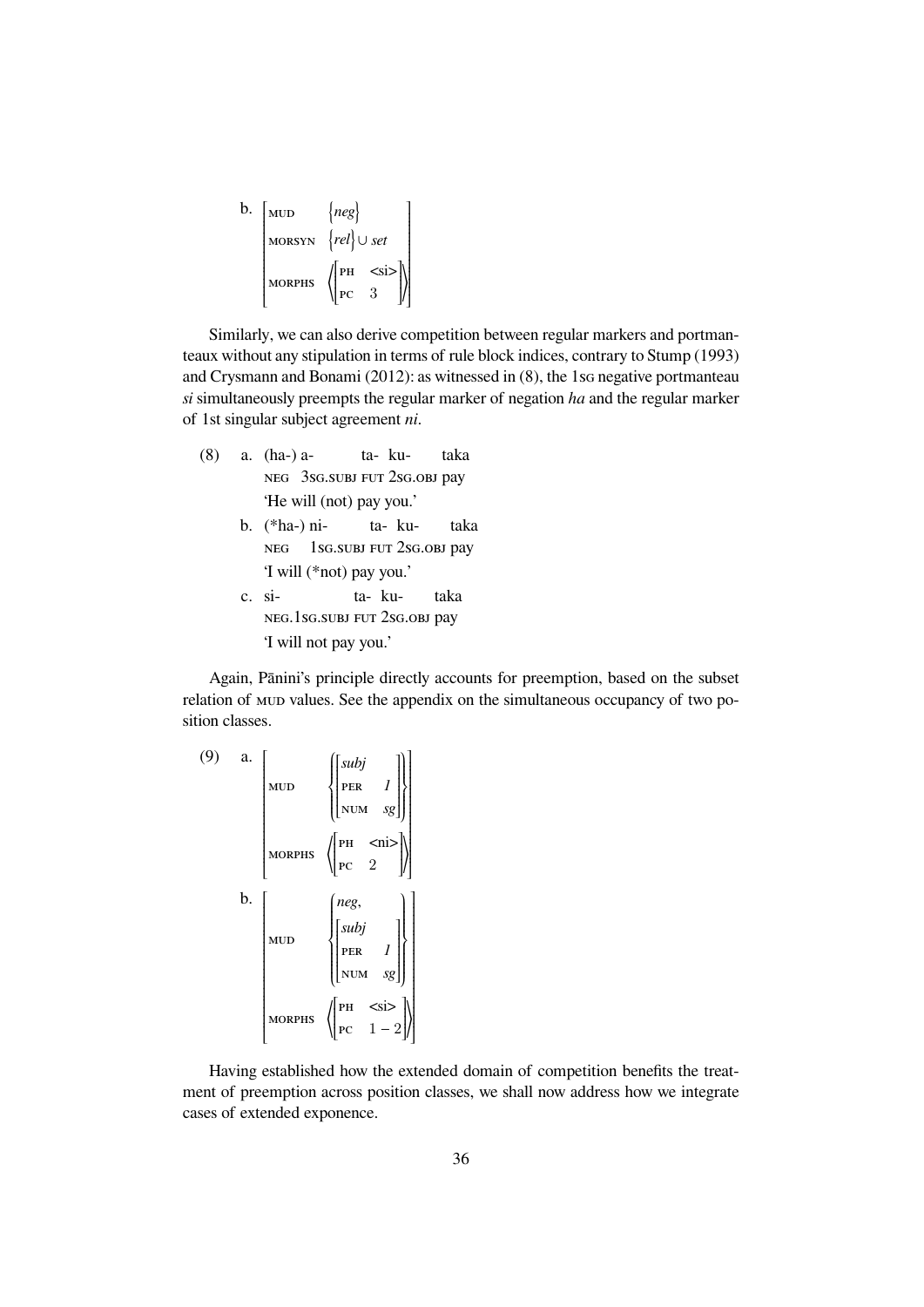Consider the examples in (10): here, *ha* is clearly the only overt exponent of negation, so we can conclude that it actually expresses negation. In (11), we find extended exponence of negative marking, triggering the presence of *ha* together with a special negative past marker *ku*. However, since we have already established independently *ha* as the expression of negation, and furthermore, since negative past *ku* cannot independently signal negation, it follows that choice of the past marker is merely conditioned by negation.

- $(10)$  a. 1PL FUT want ta- taka 'we will want'
	- b. **ha** tu-ta- taka NEG 1PL FUT want 'we will not want'
- $(11)$  a. 1PL PST want li- taka 'we wanted'
	- b. \*(**ha**-) tu-**ku** NEG 1PL PST.NEG want taka 'we did not want'

Drawing on our distinction between MUD and MORSYN, we can capture this situation straightforwardly:

(12) a. 
$$
\begin{bmatrix} \text{MUD} & \{past \} \\ \text{MORSYN} & set \\ \text{MORFHS} & \left( \begin{bmatrix} \text{PH} & & & \\ \text{PE} & 3 & \\ \text{PC} & 3 & \end{bmatrix} \right) \end{bmatrix}
$$
  
b. 
$$
\begin{bmatrix} \text{MUD} & \{ past \} \\ \text{MORSYN} & \{neg \} \\ \text{MORSYN} & \{neg \} \\ \text{MORSYN} & \{neg \} \\ \text{PORFHS} & \left( \begin{bmatrix} \text{PH} & & & \\ \text{PE} & 3 & \\ \text{PC} & 3 & \end{bmatrix} \right) \end{bmatrix}
$$

Because *ku* is merely allomorphically conditioned on negation, it is not a competitor of *ha*, owing to disjoint MUD values. With respect to TAM marking, however, *ku* is a competitor of *li*, given identity of MUD and subsumption of MORSYN specification. Thus, based on a principled distinction between realising a property and being conditioned on some property (Carstairs, 1987), we can actually dispense with rule blocks and extend the scope of Pāṇini's Principle, without facing problems with extended exponence.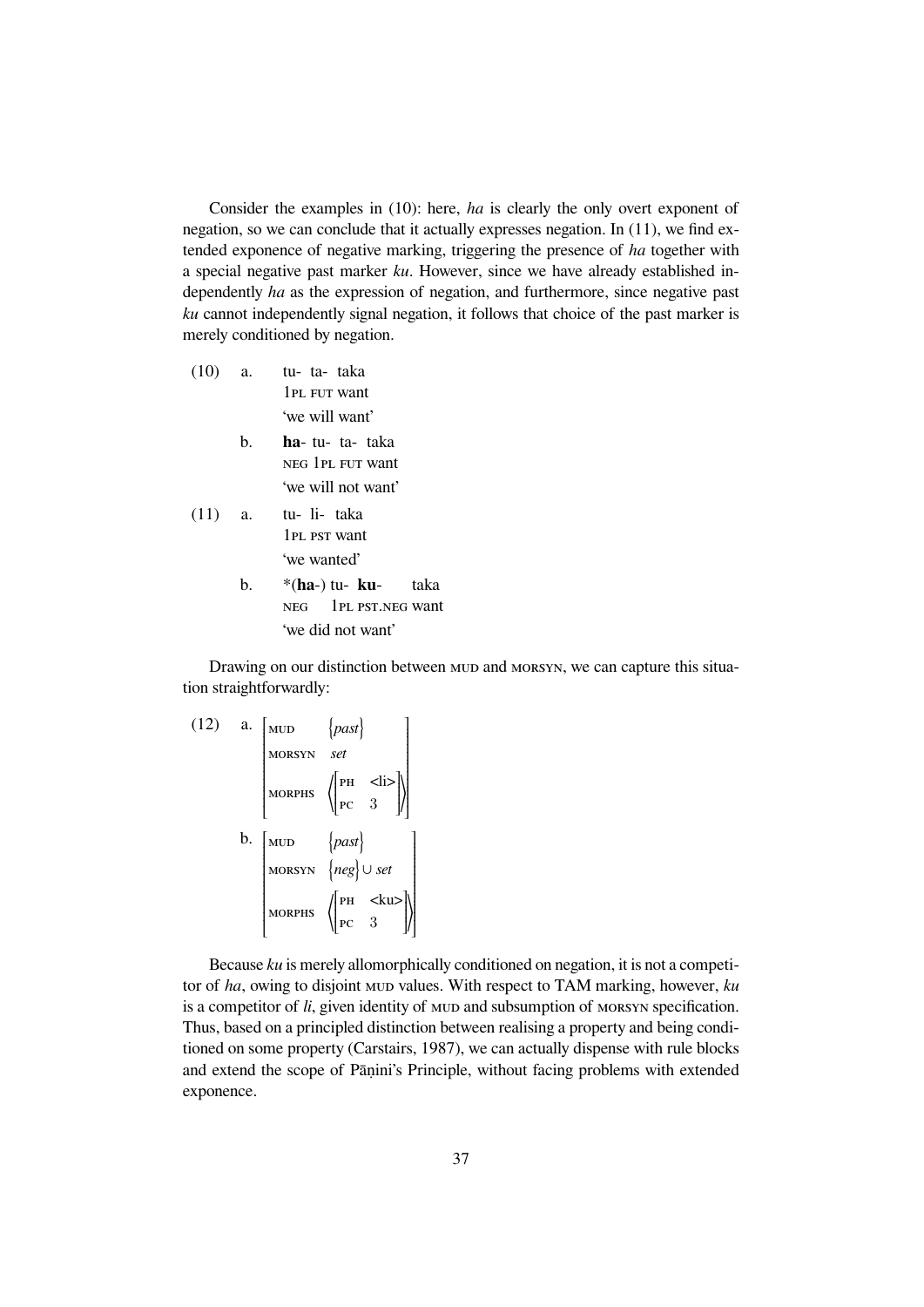#### **3.3 Mari declension (variable morphotactics)**

To illustrate how the present account deals with reordering phenomena, let us turn back to the partial paradigm of Mari nouns illustrated in Table 3. This phenomenology is best described by stating that the relative order of case and possessor markers in Mari nominal declension in unconstrained by default; only specific case values call for one or the other order. This can easily be done within the current framework by underspecifying the position index of all possessor and some case affixes, only stating that it has to be higher than that of the stem, here 1. In the accusative (resp. lative), the possessor is forced to occur in position 2 (resp. 3) because the other position is already occupied by the case marker; in the dative, both orders are possible because neither affix is constrained to a specific slot. Arguably such a view is preferable to any view that arbitrarily chooses one relative ordering as basic and takes special measures to authorise reordering in particular instances (cf. e.g. the use of a conditional composition operator in Stump, 2012b).

(13) Variable position affixes

a. [MORPHS 
$$
\begin{pmatrix} pc & 1+n \\ pH &  $tan > \end{pmatrix}$  ]  
\nMUD  $\begin{pmatrix} \begin{bmatrix} poss & 1 \\ PER & 1 \\ NUM & pl \end{bmatrix} \end{pmatrix}$  ]
$$

#### (14) Fixed position affixes

| a. | <b>MORPHS</b> | I PC<br><m><br/>l PH</m> | <b>MORPHS</b> | PC<br>$<$ еш><br>† PH |
|----|---------------|--------------------------|---------------|-----------------------|
|    | <b>MUD</b>    | $ CASE \quad acc $       | MUD           | <b>CASE</b>           |

## **4 Edge-relative positioning of morphs**

In this final section we illustrate how the current approach can deal with Wackernagel affixes. We first present in more detail the Sorani Kurdish data, and then outline an analysis that combines analytic innovations proposed by Crysmann and Bonami (2012) to deal with variable morphotactics with a new position indexing strategy that relies on reified morphs.

#### **4.1 The Sorani Kurdish data**

We first outline the system of person marking in Sorani Kurdish. Sorani Kurdish possesses two sets of person markers for verbs, which Bonami and Samvelian (2008) call respectively *verbal person endings* (VPEs) and *mobile person markers* (MPMs). The forms of these markers are indicated in table 5. The function of the markers is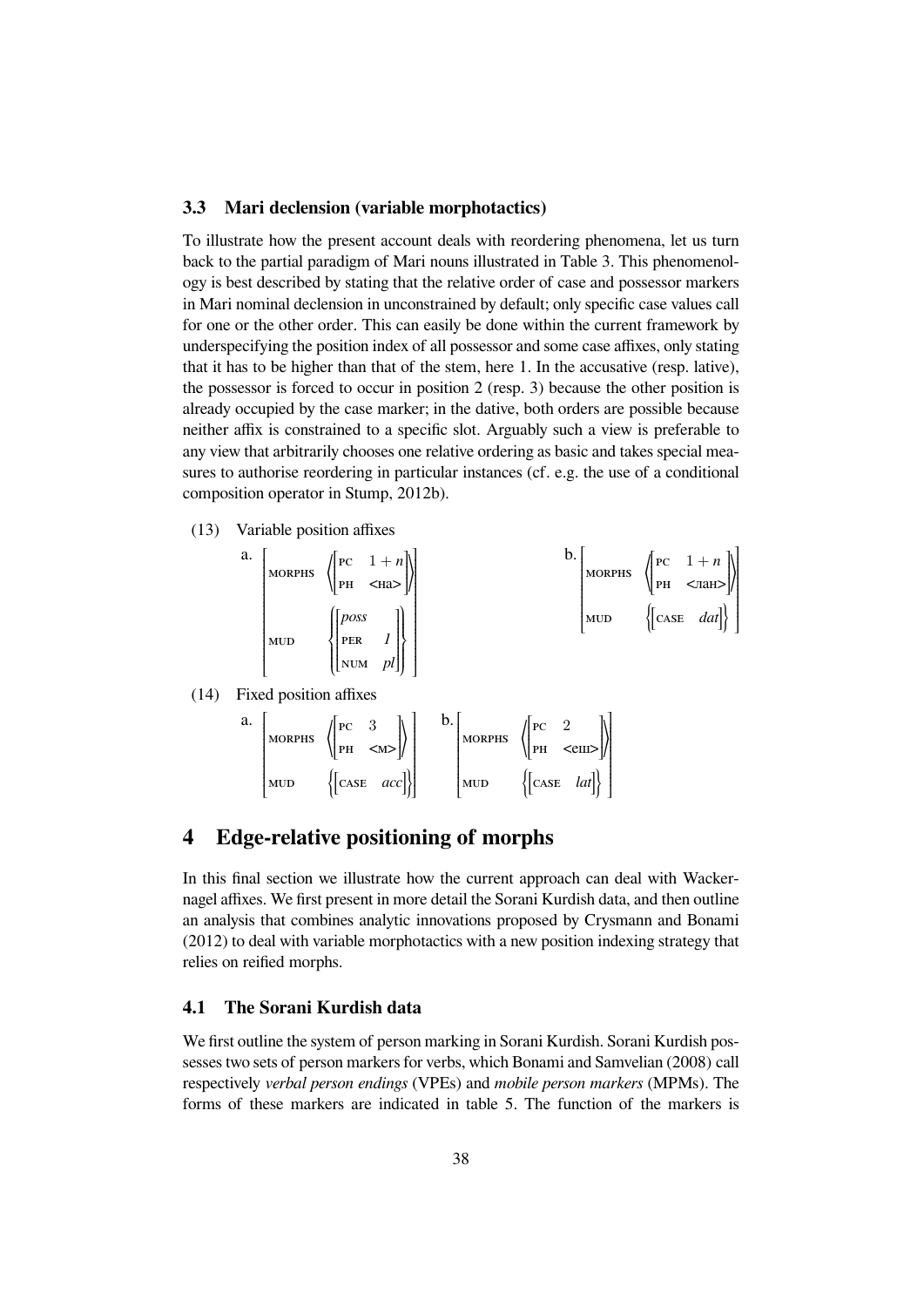|               | SG            | PL.   |  | SG                         | PL |
|---------------|---------------|-------|--|----------------------------|----|
|               | $1 - im - în$ |       |  | $1 - im$ -mân              |    |
|               | $2 - \hat{i}$ | $-in$ |  | 2 -it -mân                 |    |
| $\mathcal{F}$ | Ø             | $-in$ |  | $3 - \hat{i}$ $-i\hat{a}n$ |    |
|               | <b>VPEs</b>   |       |  | <b>MPMs</b>                |    |

Table 5: The form of Sorani Kurdish person markers

| <b>TENSE</b> |            | SUBJECT AGREEMENT PRONOMINAL OBJECT |  |
|--------------|------------|-------------------------------------|--|
| pres         | VPE.       |                                     |  |
|              | VPE.       | <b>MPM</b>                          |  |
| past         | VPE.       |                                     |  |
|              | <b>MPM</b> | VPE.                                |  |

Table 6: The distribution of Sorani Kurdish person markers

variable depending on the morphosyntactic context. In present tense, VPEs function as subject agreement markers (15a), whereas MPMs are object pronominal affixes (15b). In past tense, the situation is much more intricate. With strictly intransitive verbs, only VPEs are used, and they function as subject agreement markers (16). With transitive verbs the form-function mapping is reversed: MPMs now function as subject agreement (17a), and VPEs function as object pronominal affixes (17b). The situation is summarised in Table 6.

- (15) a. Bâzirgân-akân asp-akân merchant-DEF.PL horse-DEF.PL IPFV-buy.PRS-3PL da-kir-in. 'Narmin is buying the horses.'
	- b. Bâzirgân-akân da=jân=kir-in merchant-DEF.PL IPFV=3PL=buy.PRS-3PL 'The merchants are buying them.'
- (16) Bâzirgân-akân hât-in. merchant-DEF.PL arrive.PST-3PL 'The merchants arrived.'
- (17) a. (Ema) asp-akân=mân  $1PL$ horse-DEF.PL=1PL buy.pst kirî. 'We bought the horses.'
	- b. (Ema) kirî=mân=in.  $1PL$ buy.pst=1pL=3pL 'We bought them.'

Turning to morphotactics now, VPEs have a simple distribution: they occur in a fixed position to the right of the stem. MPMs exhibit a much more intricate pattern.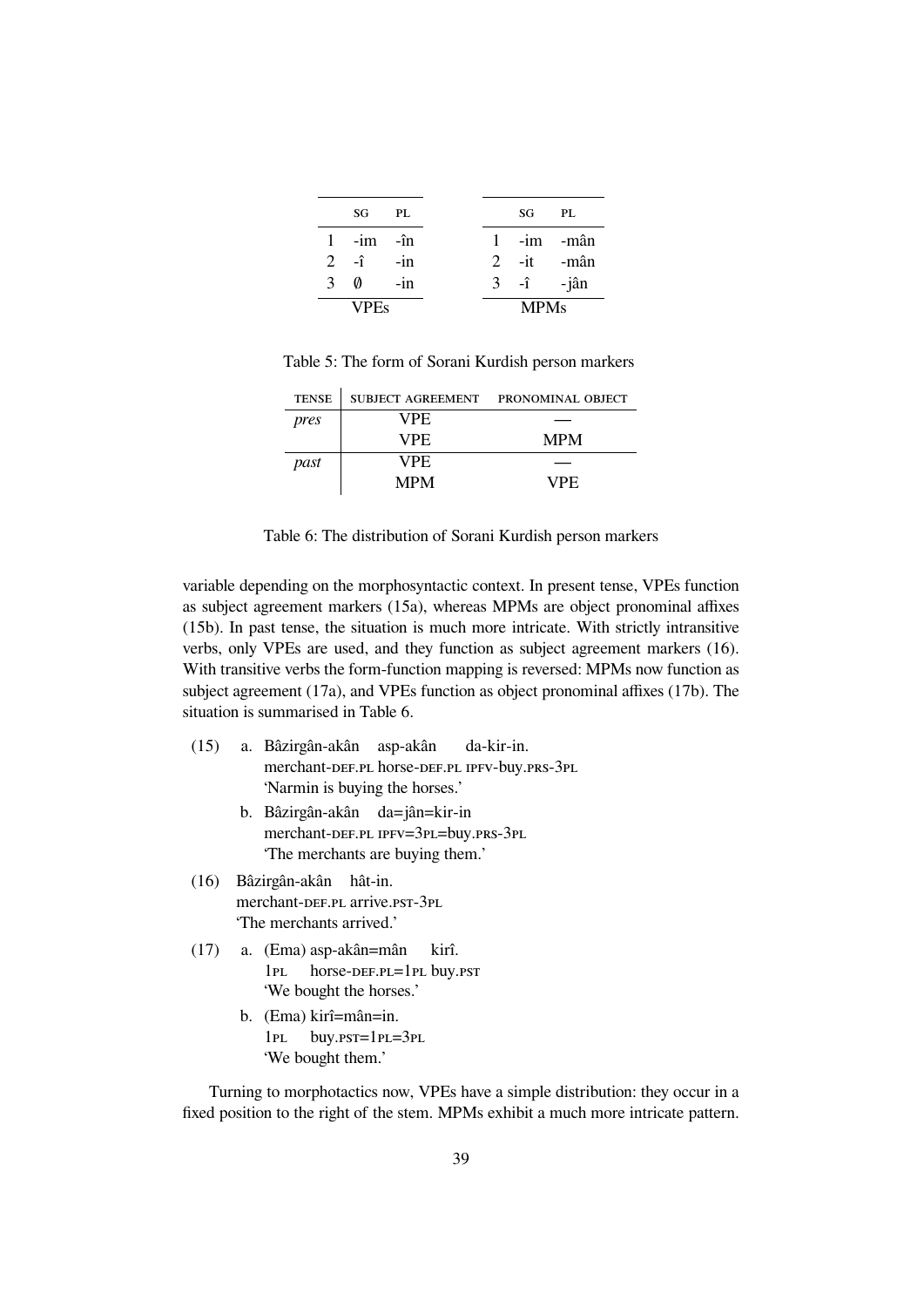First, they behave as ENDOCLITICS (Harris, 2002). They are always realised on the word at the right edge of the first constituent of the VP (17a). In general, this means being realised as the last morph of that word. If however that word is a verb, then the MPM interacts with verb-internal morphotactics. By default it is the second morph in the word, as evidenced in Table 4. There are however some contexts where the MPM is realised instead in a fixed position to the right of VPEs: if the MPM is  $3sG (18a)$  or if it is plural and cooccurs with a 1sq VPE  $(18b)$ .<sup>6</sup>

(18) a. kirî-n-î. buy.pst-3pL=3sG 'He bought them.'

> b. kirî-m-tân. buy.pst-1sG=2<sub>PL</sub> 'You (pl.) bought me.'

#### **4.2 Analysis**

Three ingredients are crucial to our account of this dataset.<sup>7</sup>

First, we account for the form-function reversal in the use of the two sets of person markers by appealing to an indirection between argument structure and MORSYN sets, as indicated in Figure 2. We assume that arguments indexed by inflectional morphology are coded in ♫♭♰♱♷♬ using feature structures of two distinct types, *vpe* and *mpm*. The alignment between the representation of indexed arguments in ARG-ST (for the purposes of syntax) and MORSYN (for the purposes of morphology) varies depending on tense and transitivity. Specifically, intransitive verbs associate their sole direct argument with a *vpe* structure in MORSYN. For transitive verbs there are two strategies depending on tense: in the present the subject associates with a *vpe* structure and the object with an *mpm*, while the reverse situation is found in the past.

Second, to account for the default verb-internal positioning of MPMs, we need a way of explicitly making reference to the position of the first realised morph in a word. Crysmann and Bonami (2012) already recognised two indexing schemes for morphs. In *absolute indexing*, morphs are indexed in terms of absolute numbered position. Together with underspecification, this is sufficient to deal with most morph ordering situations, as illustrated above in the case of Mari. As Crysmann and Bonami (2012) show, the morphotactics of the Romance verb motivates the introduction of *stemrelative indexing*: under their analysis, in an Italian verb, the position of pronominal affixes is fixed, the position of the stem is underspecified, and the position of TAM and agreement markers is defined relative to the position of the stem. To this effect, a feature stat is introduced on morphs, that is shared by all morphs in the word:

(19)  $\quad word \rightarrow \left[ \text{mompis} \ \left\langle \left[ \text{sim} \boxdot \right], \left[ \text{sim} \boxdot \right], ... , \left[ \text{sim} \boxdot \right] \right\rangle \right]$ 

<sup>&</sup>lt;sup>6</sup>More fine points of Sorani morphotactics are discussed in Walther (2012).

<sup>7</sup>We focus on realisation of MPMs within the verb. Realisation at a distance can be dealt with using e.g. an edge feature mechanism, and is an issue orthogonal to our current concerns.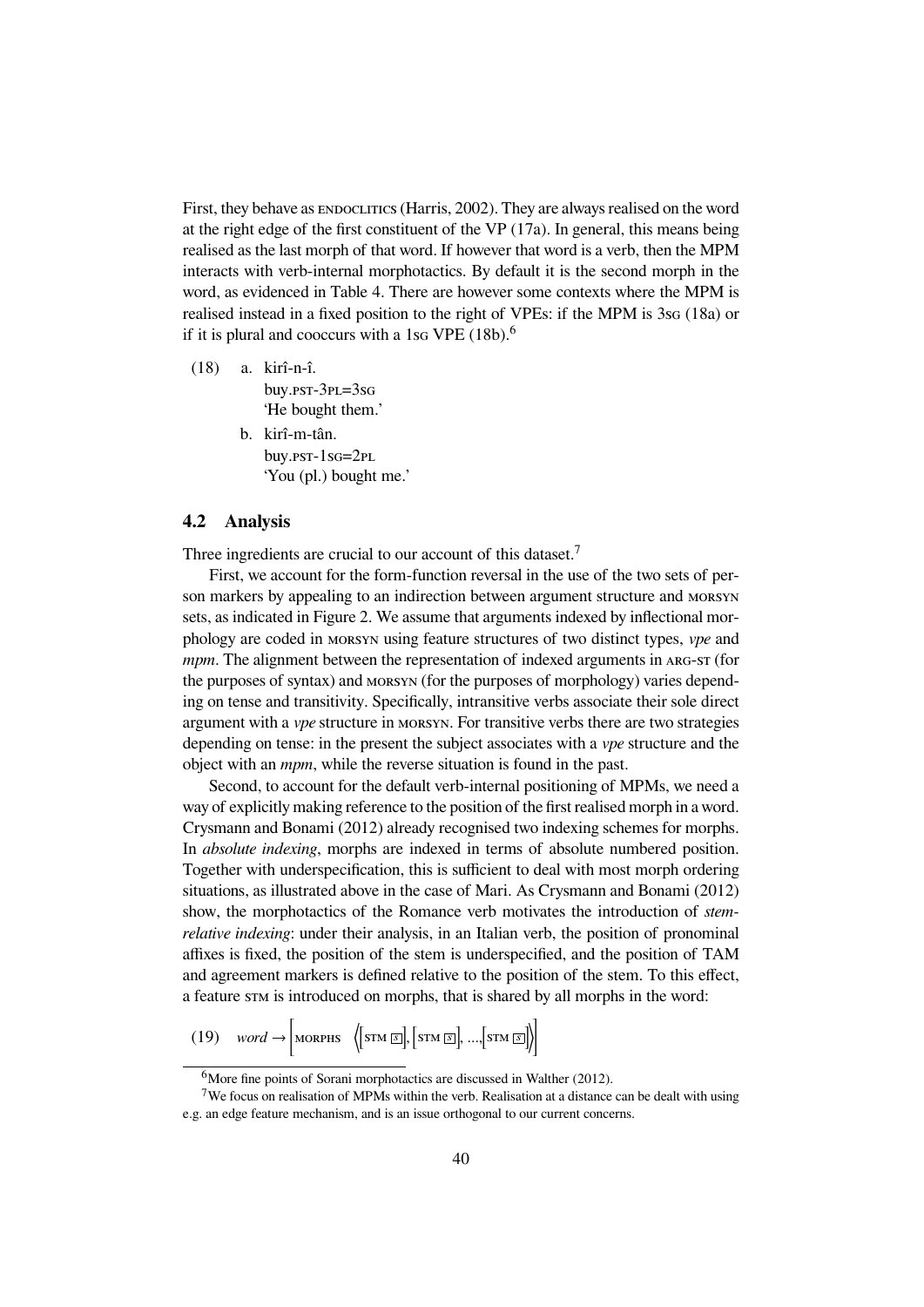

Figure 2: Types of alignment between grammatical functions and person markers Figure 2: Types of alignment between grammatical functions and person markers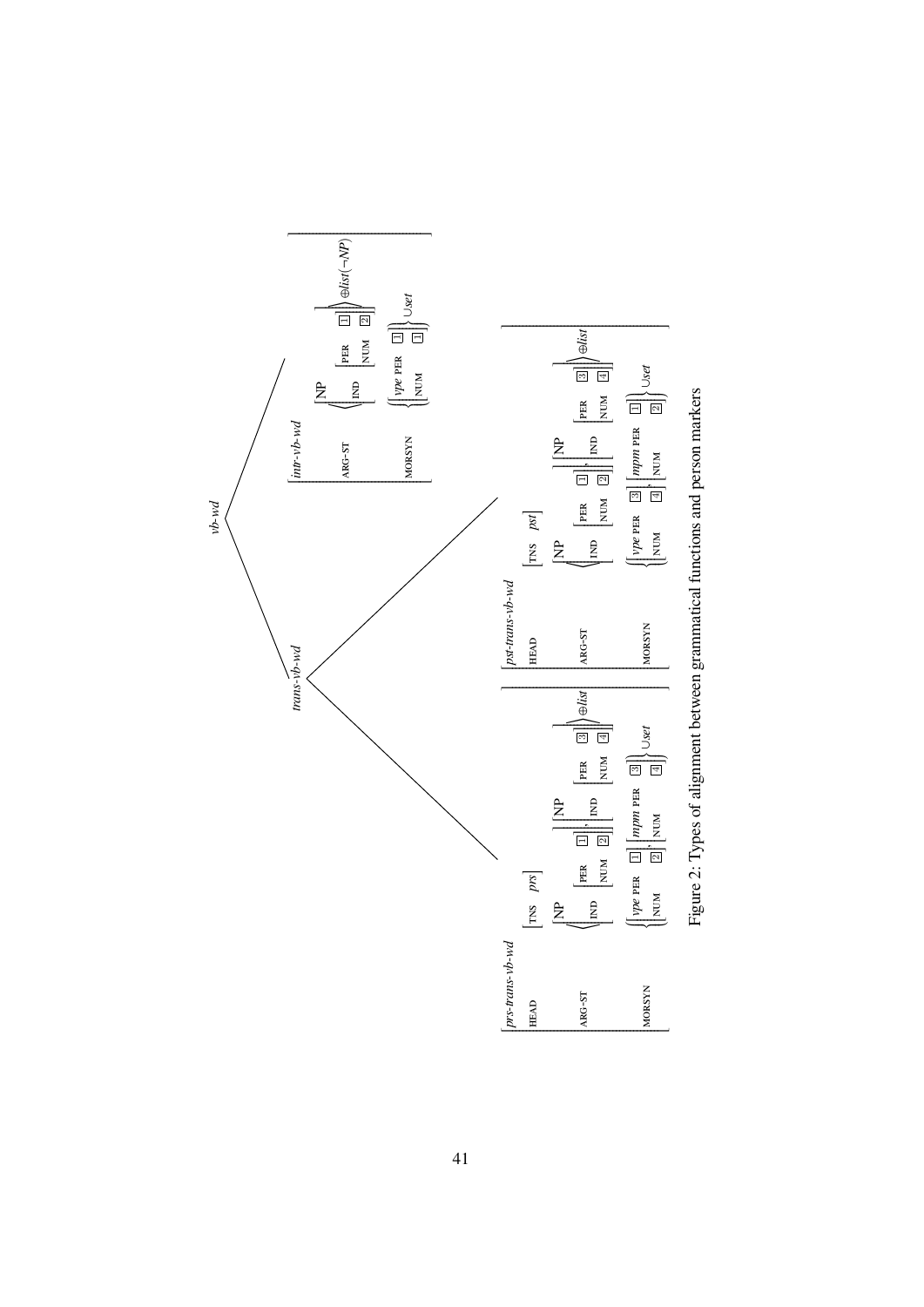Morpholexical rules introducing a stem identify their own position index with that of the stature. Hence the position index of the stem is accessible to all morphs, and particular morpholexical rules may constrain the exponent they introduce to be realised at some fixed distance from the stem.

A variant of this analytic technique allows us to deal with Wackernagel affixes. We introduce a new feature 1st that records the position index of the first realised morphs and makes that information available to other morphs (20). Thus a morpholexical rule for a second position affix such as the schematic rule in (21) will be able to indicate that the morph it introduces has to be adjacent to the first realised morph.

(20) word 
$$
\rightarrow
$$
 [MORPHS  $\left\{ \begin{bmatrix} 1 \text{ST} & \boxed{1} \\ \text{PC} & \boxed{1} \end{bmatrix}, [1 \text{ST } \boxed{1}]\right\}$   
\n(21)  $\left\{ \begin{bmatrix} \text{MORPHS} & \left( \begin{bmatrix} 1 \text{ST} & \boxed{1} \\ \text{PC} & \boxed{1} + 1 \end{bmatrix} \right) \\ \text{MUD} & \left\{ \begin{bmatrix} \text{mpm} \end{bmatrix} \right\} \end{bmatrix} \right\}$ 

Notice that the formulation of second position placement crucially relies on the use of reified morphs. The current analysis could not be formulated without further stipulations in the a-morphous framework of Crysmann and Bonami (2012): under the set of assumptions that this previous framework shares with other amorphous approaches (Anderson, 1992; Stump, 2001), the rule applying in the most peripheral order need not be a rule that actually introduces an exponent.

The final ingredient to the analysis of Sorani Kurdish person marking is the organisation of the hierarchy of morpholexical rules in conjunctive dimensions and disjunctive types (Koenig, 1999). Specifically, we assume a cross-classification in two dimensions: MORPHOTACTICS is responsible for the placement of morphs whose phonology is specified in EXPONENCE. Crysmann and Bonami (2012) shows how such a setup allows for the seamless analysis of various variable morphotactic phenomena, including positional disambiguation of person markers in Swahili, conditioned reordering in Fula and Swahili, and mobile stems in Italian. In the present case, the distinction of the two dimensions is crucial to the account of the variable placement of mobile person markers in second or final position. As Figure 3 illustrates, types in the EXPONENCE dimension enumerate the different shapes of MPMs while types in the MORPHOTACTICS list the available positioning strategies documented in Table 4 and examples (18), linking them to appropriate morphosyntactic conditions. As in Koenig (1999), individual combinations of types in conjunctive dimensions need not be listed but can be deduced by so-called online type construction: this is illustrated by the two rules at the bottom of figure 3 corresponding to second position and final placement of the 3<sub>PL</sub> marker *-jân*. Wherever the distinction between dimension does not allow such factorisation, economy of description is ensured by pre-linking the appropriate type to both dimensions, as is the case here for the rule introducing the 3sq marker  $-\hat{i}$ , which uniformly linearises in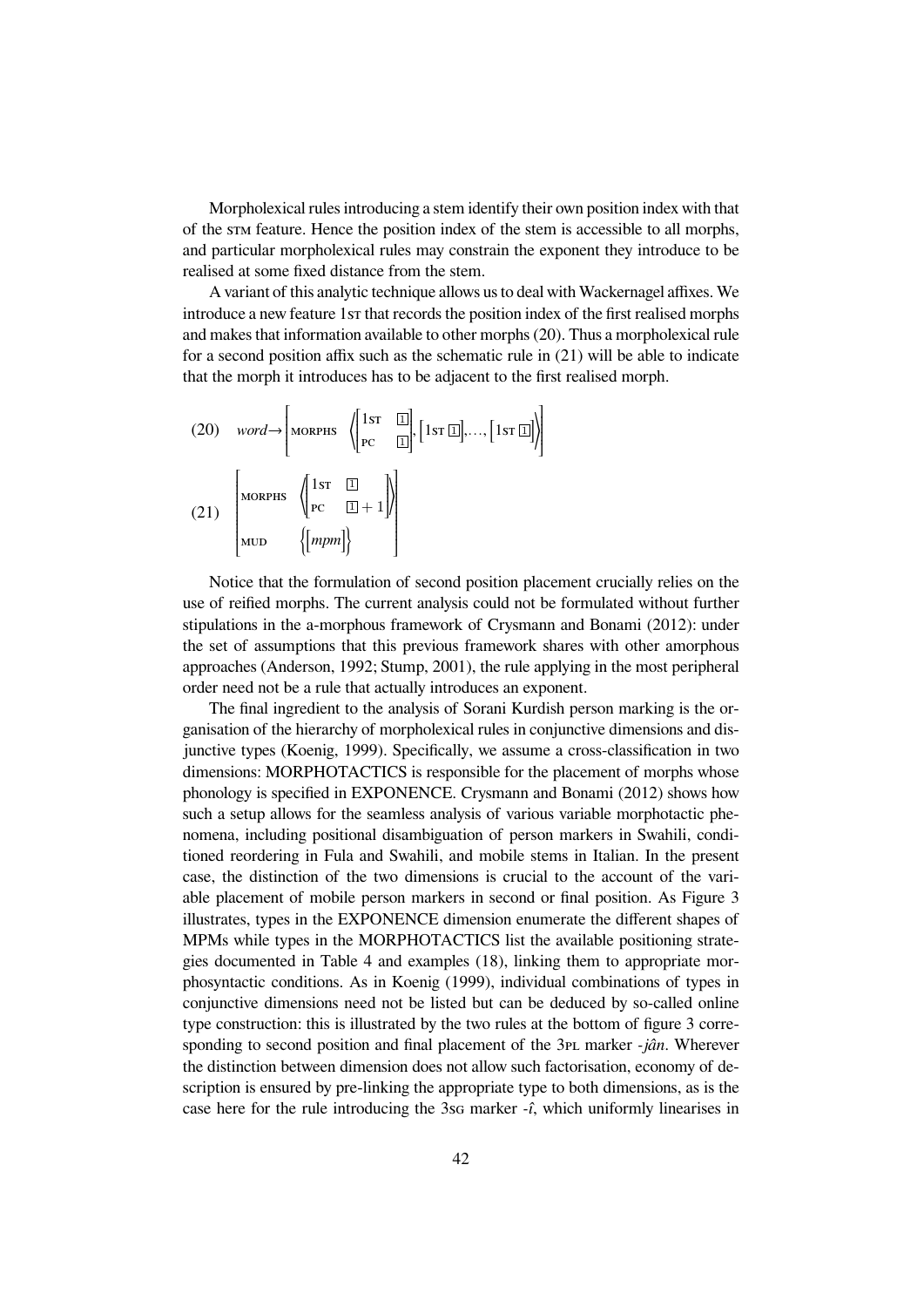final position (18a).

## **5 Conclusion**

In this paper we have argued on the basis of complex morphotactic systems for a new model of realisational morphology that is characterised by two central properties: first, an information-based view of morphological completeness and coherence that crucially relies on a distinction of expression (MUD) and conditioning (MORSYN), enabling us to dispense with stipulated rule blocks altogether and to extend considerably the scope of Pāṇini's Principle. Second, by moving positional indexing from the rule system into morphological representations, we were able to provide a straightforward account of second position affixes within a much more constrained theory of inflectional morphology which denies morpholexical rules access to the full derivation history, permitting only reference to pivotal positions like that of the stem (for Italian; Crysmann and Bonami, 2012) and the left edge (for Sorani Kurdish).

## **A The representation of position class: some further refinements**

In the body of this paper, we have assumed, without any further discussion, that position classes can be implemented by means of an integer-valued PC feature, together with a global ordering constraint, requiring morphs to be positioned in strictly ascending order. In the context of an HPSG grammar, we may represent natural numbers as lists: 0 is represented by the empty list, and for every number  $n$ ,  $n + 1$  is represented by a list extending the list representing *n* by one element. We can then impose the necessary constraints on morph lists by means of the following type declarations:

(22) a. *morph-list* := list 
$$
\wedge
$$
 [PREv list].  
\nb. *ne-morph-list* := *morph-list*  $\wedge$  *ne-list*  $\wedge$  [PREv  $\Box$   
\nREV  $\Box$   
\nREST  $\begin{bmatrix} \text{PREV} & \Box \\ \text{PREV} & \Box \\ \text{PREV} & \Box \end{bmatrix}$   
\nc. *e-morph-list* := *morph-list*  $\wedge$  *e-list*.

Ì

 .

The formalisation in (22) captures the strict ordering property of morph lists, including slot competition, by means of a local type constraint: as stated in the recursive definition of a non-empty morph list in  $(22b)$ , the  $\bar{P}$  feature of any morph list element must be longer than the value of the PREV feature, which represents the pc feature of the previous list item. The length of the current element's list in turn is registered on the PREV value of the list remainder, making the current position class index accessible to the next list element, if any.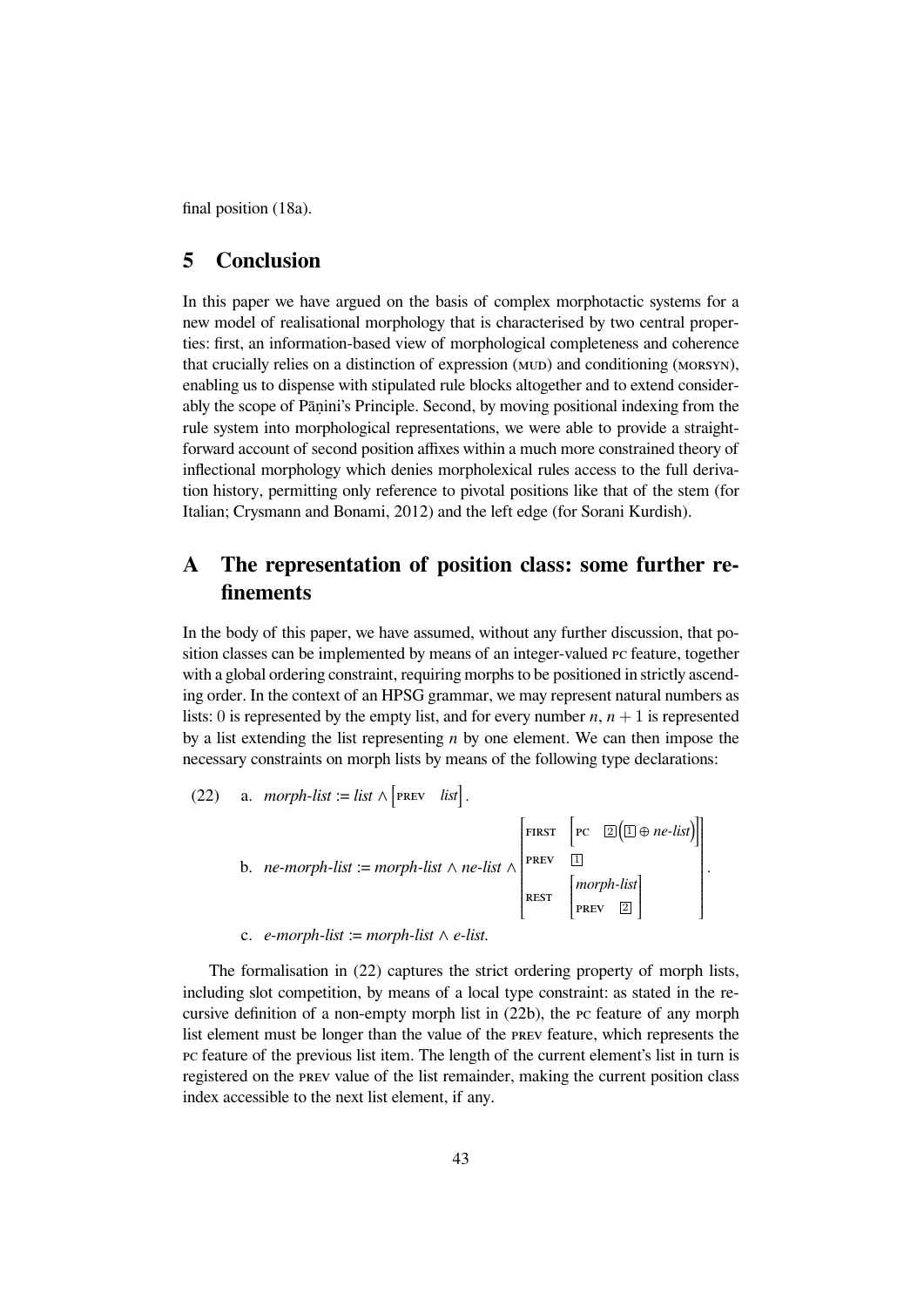

Figure 3: Realisation rules for Sorani Kurdish person markers Figure 3: Realisation rules for Sorani Kurdish person markers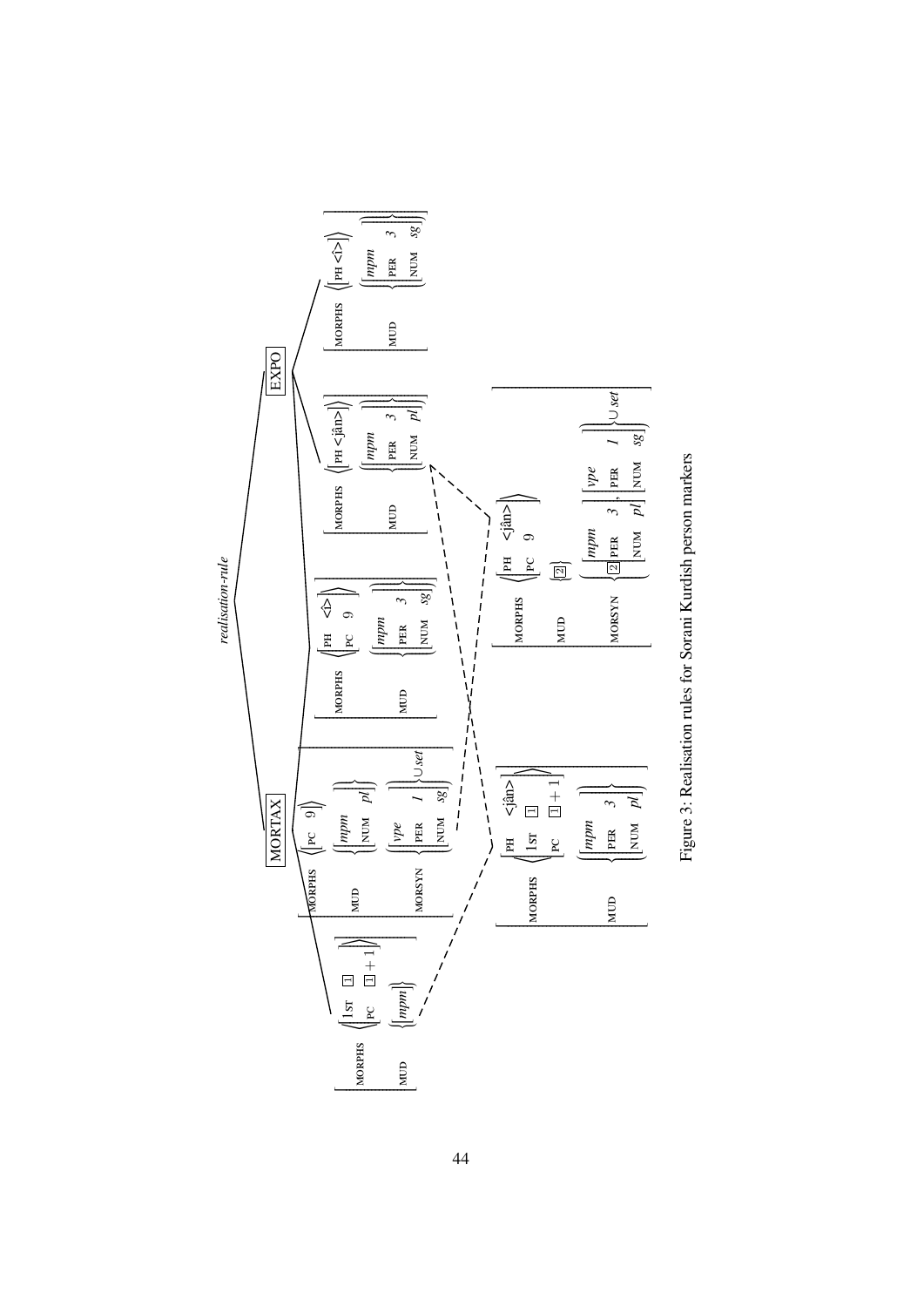While this formalisation is certainly sufficient to deal with the data discussed in this paper, we shall nevertheless propose two refinements to this baseline representation: first, we shall generalise the representation of individual position classes to contiguous spans of position classes, providing a more sound approach to portmanteau morphs, and second, we shall introduce a distinction between distance and direction, thereby facilitating the treatment of ambifixals.

The first extension is rather trivial: instead of representing position classes by means of a single list, all it takes for an implementation of spans is to distinguish between start and end positions, representable as two separate list values. We therefore propose (23) as a replacement for (22b):

(23) 
$$
ne{\text{-}morph-list} := morph-list \land ne-list \land \begin{bmatrix} \text{first} & \text{re} & \text{[FROM} & \text{[I}(\text{I} \oplus \text{list}) & \text{[II]}\\ \text{ro} & \text{[2]}(\text{I} \oplus \text{ne-list}) & \text{[II]}\\ \text{r} & \text{[II]} & \text{[II]}\\ \text{r} & \text{[II]} & \text{[II]}\\ \text{r} & \text{[III]} & \text{[III]}\\ \text{r} & \text{[III]} & \text{[III]} \end{bmatrix}
$$

With this first refinement in place, we can assign a positional index to portmanteau position classes, as e.g. in Swahili , without running into arbitrary decisions. Furthermore, a representation of position class built on spans provides a sound basis for slot-based competition that involves a contiguous set of positions, as witnessed, e.g., in Nimboran (Inkelas, 1993).

The second refinement we shall propose concerns the representation of ambifixal morphs, that is, morphs are found at a fixed distance from the stem (in terms of position classes), but systematically alternate between a prefixal and a suffixal realisation. Stump (1993) argues that Swahili relative markers and Fula tense and subject agreement are such ambifixals: the main intuition to be captured here is that ambifixals are found at a fixed distance from the stem (in terms of position classes), systematically alternating between a prefixal and a suffixal realisation.

The required level of abstraction from absolute to stem-relative position class can be achieved quite straightforwardly by means of an auxiliary feature pist that is related to absolute position class indices by the following constraints on prefixal and suffixal morphs:

(24) 
$$
pref := aff \wedge \begin{bmatrix} pc & [ro \ \Box \end{bmatrix}
$$
  
 $sm \begin{bmatrix} rc & [ro \ \Box \end{bmatrix}$   
 $sm \begin{bmatrix} rc & [FROM \ \Box \end{bmatrix}$   
 $sm \begin{bmatrix} FROM & \Box \end{bmatrix} \oplus \boxed{2}$   
 $sm \begin{bmatrix} FROM & \Box \end{bmatrix} \oplus \boxed{2}$ 

Note that the relative order of prefixes and suffixes on morph lists follows directly from the two constraints above, together with the strict ordering of position class indices imposed by (22) and (23).

In sum, using a single indexing scheme, keyed to certain pivotal positions, we are able to capture a wide range of patterns of variation in position class system,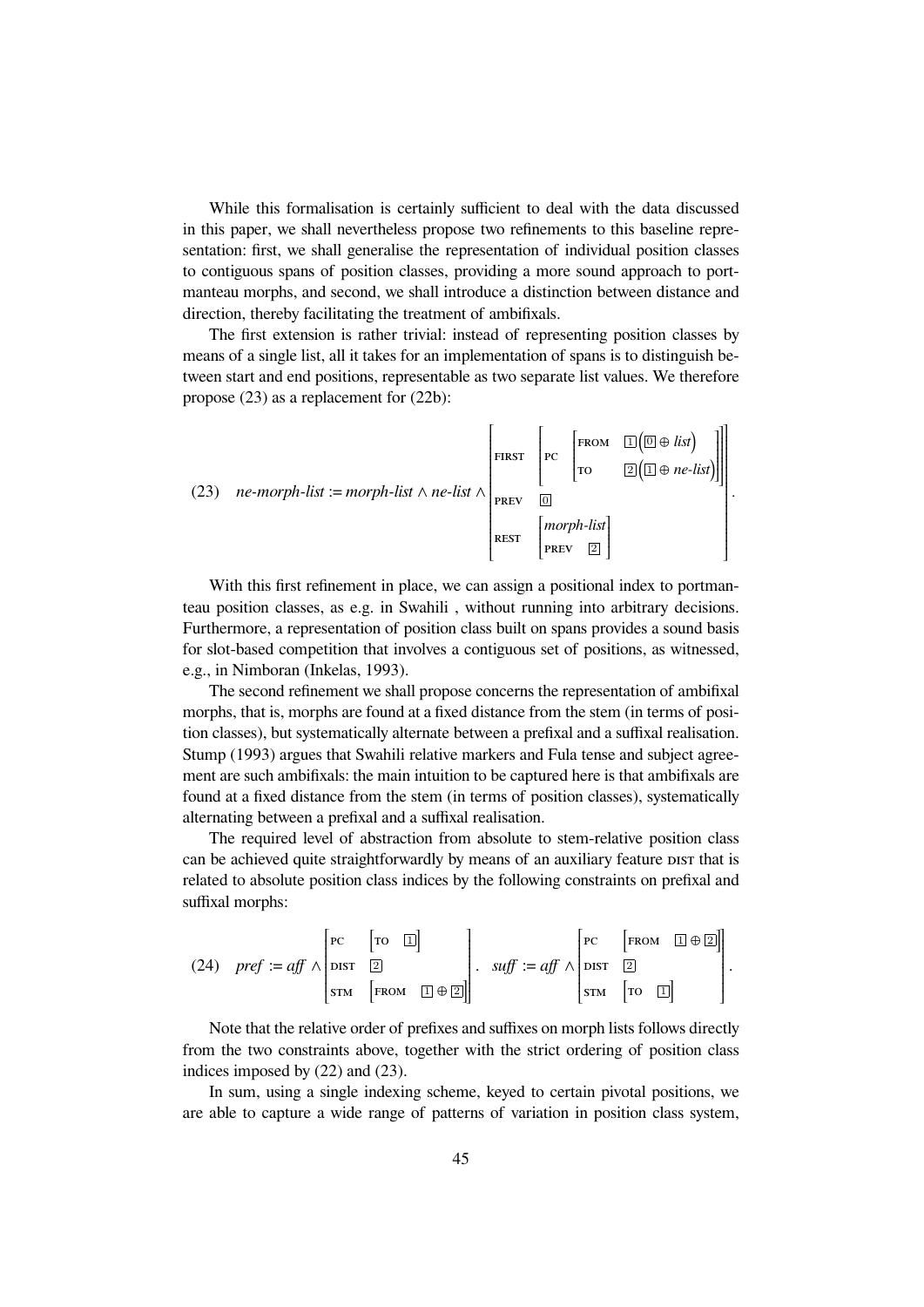facilitating abstraction of common properties by means of underspecification.

## **References**

- Anderson, Stephen R. 1992. *A-Morphous Morphology*. Cambridge: Cambridge University Press.
- Aronoff, Mark and Xu, Zheng. 2010. A realization optimality-theoretic approach to affix order. *Morphology* 20, 388–411.
- Bickel, Balthasar, Banjade, Goma, Gaenzle, Martin, Lieven, Elena, Paudya, Netra Prasad, Rai, Ichchha Purna, Manoj, Rai, Rai, Novel Kishore and Stoll, Sabine. 2007. Free prefix ordering in Chintang. *Language* 83, 43–73.
- Bonami, Olivier and Samvelian, Pollet. 2008. Sorani Kurdish person markers and the typology of agreement, présentation au *Thirteenth International Morphology Meeting*, Vienne.
- Brown, Dunstan and Hippisley, Andrew. 2012.*Network Morphology: a defaults-based theory of word structure*. Cambridge: Cambridge University Press.
- Bybee, Joan L. 1985. *Morphology*. Amsterdam: John Benjamins.
- Carstairs, Andrew. 1987. *Allomorphy in Inflection*. Beckenham, Kent: Croom Helm.
- Crysmann, Berthold. 2002. *Constraint-based Coanalysis*. Ph. D.thesis, Universität des Saarlandes.
- Crysmann, Berthold and Bonami, Olivier. 2012. Establishing order in type-based realisational morphology. In Stefan Müller (ed.), *Proceedings of HPSG 2012*, pages 123–143, Stanford: CSLI publications.
- Harris, Alice C. 2002. *Endoclitics and the Origins of Udi Morphosyntax*. Oxford: Oxford University Press.
- Inkelas, Sharon. 1993. Nimboran Position Class Morphology. *Natural Language and Linguistic Theory* 11, 529–624.
- Koenig, Jean-Pierre. 1999. *Lexical relations*. Stanford: CSLI Publications.
- Lacroix, René. 2009. *Description du dialecte laze d'Arhavi*. Ph. D.thesis, Université Lumière Lyon 2.
- Luís, Ana and Spencer, Andrew. 2005. Paradigm Function Account of 'mesoclisis' in European Portuguese. In Geert Booij and Jaap van Marle (eds.), *Yearbook of Morphology 2004*, pages 79–154, Dordrecht: Kluwer.
- Luutonen, Jorma. 1997. *The variation of morpheme order in Mari declension*. Helsinki: Suomalais-ugrilainen Seura.